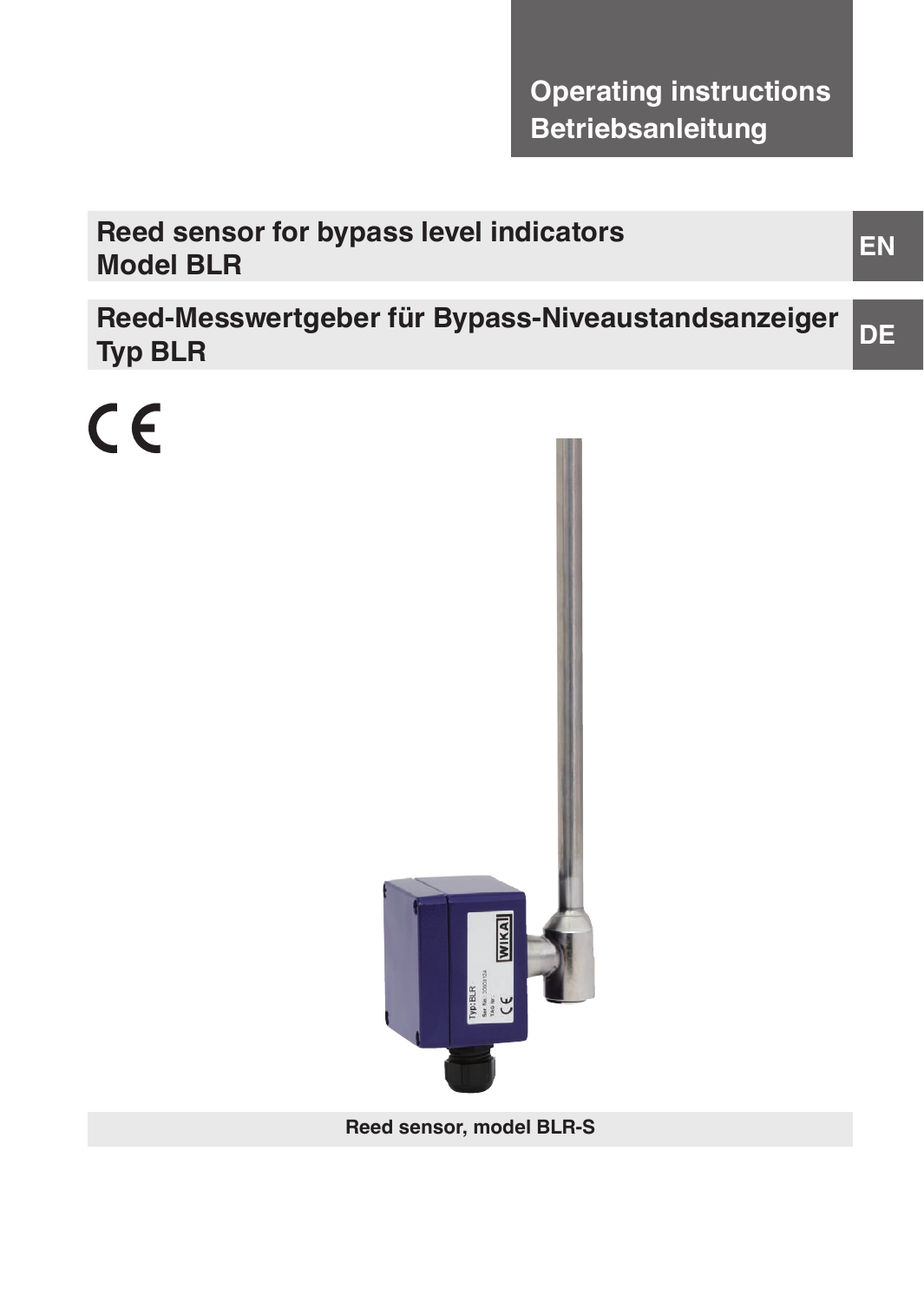| <b>EN</b> Operating instructions model BLR | Page         | 3 - 18    |
|--------------------------------------------|--------------|-----------|
| <b>DE</b> Betriebsanleitung Typ BLR        | <b>Seite</b> | $19 - 33$ |

© 06/2017 WIKA Alexander Wiegand SE & Co. KG All rights reserved. / Alle Rechte vorbehalten. WIKA<sup>®</sup> and KSR<sup>®</sup> are registered trademarks in various countries. WIKA® and KSR® sind geschützte Marken in verschiedenen Ländern.

Prior to starting any work, read the operating instructions! Keep for later use!

Vor Beginn aller Arbeiten Betriebsanleitung lesen! Zum späteren Gebrauch aufbewahren!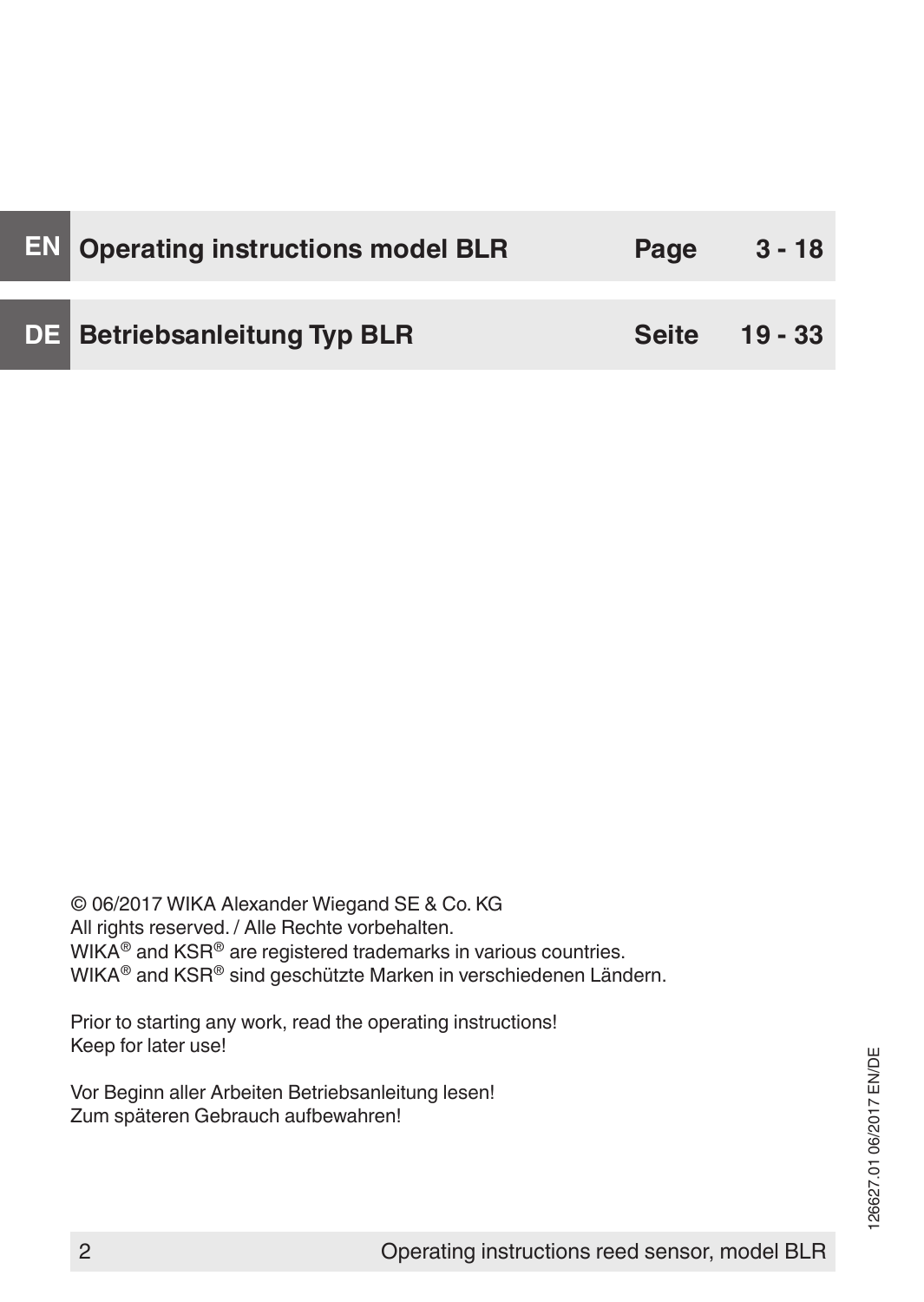# **Contents**

|    | 1. General information              | 4  |
|----|-------------------------------------|----|
|    | 2. Design and function              | 5  |
|    | 3. Safety                           | 6  |
|    | 4. Transport, packaging and storage | 11 |
|    | 5. Commissioning, operation         | 11 |
|    | 6. Faults                           | 14 |
|    | 7. Maintenance and cleaning         | 14 |
| 8. | Dismounting, return and disposal    | 16 |
| 9. | <b>Specifications</b>               | 17 |

Declarations of conformity can be found online at www.wika.com.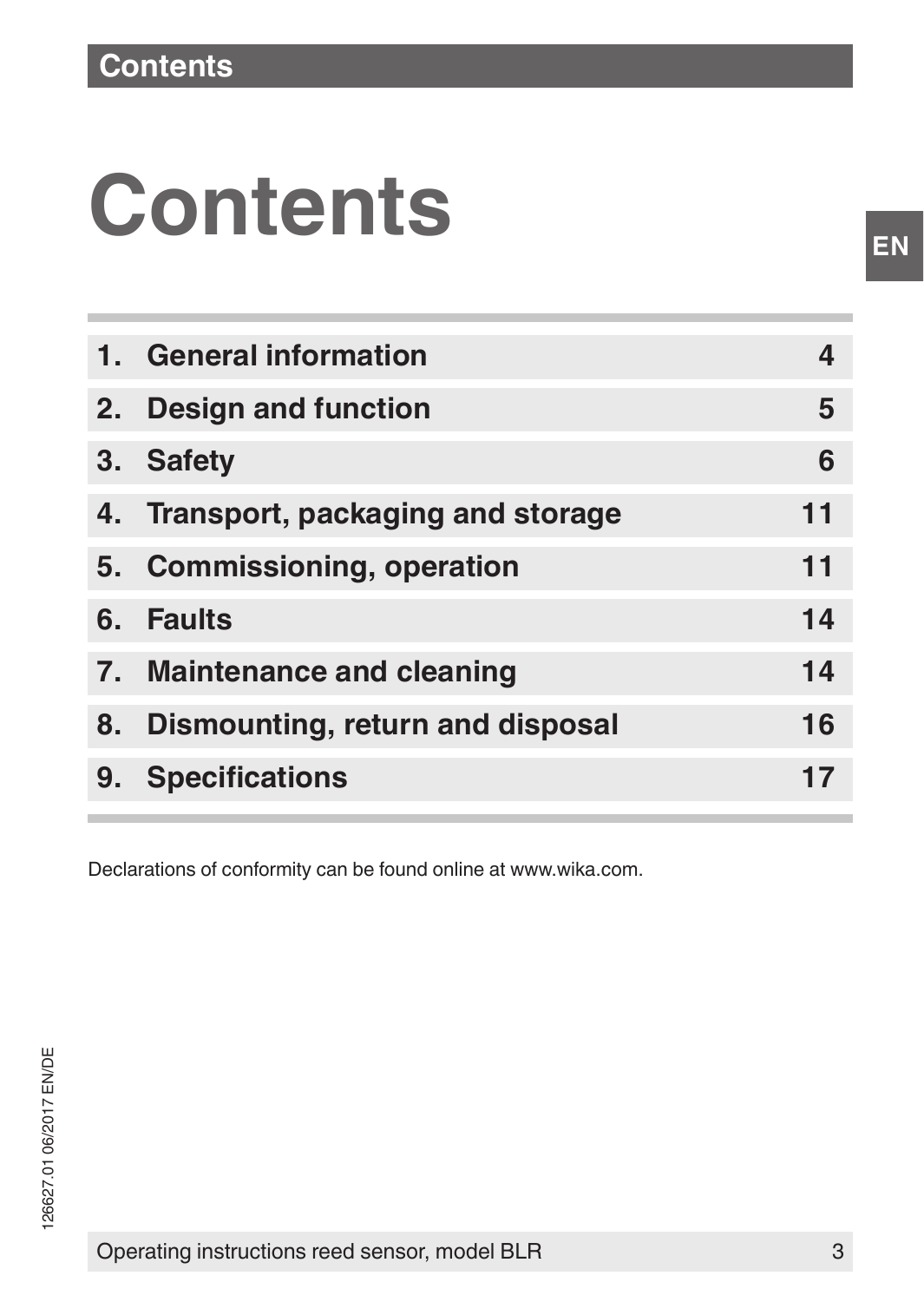# **1. General information**

# **1. General information**

- The reed sensors described in the operating instructions have been designed and manufactured using state-of-the-art technology. All components are subject to stringent quality and environmental criteria during production. Our management systems are certified to ISO 9001.
	- These operating instructions contain important information on handling the instrument. Working safely requires that all safety instructions and work instructions are observed.
	- Observe the relevant local accident prevention regulations and general safety regulations for the instrument's range of use.
	- The operating instructions are part of the product and must be kept in the immediate vicinity of the instrument and readily accessible to skilled personnel at any time. Pass the operating instructions on to the next operator or owner of the instrument.
	- Skilled personnel must have carefully read and understood the operating instructions prior to beginning any work.
	- The general terms and conditions contained in the sales documentation shall apply.
	- Subject to technical modifications.
	- Further information:
		- Internet address: www.wika.de / www.wika.com
		- Relevant data sheet: LM 10.04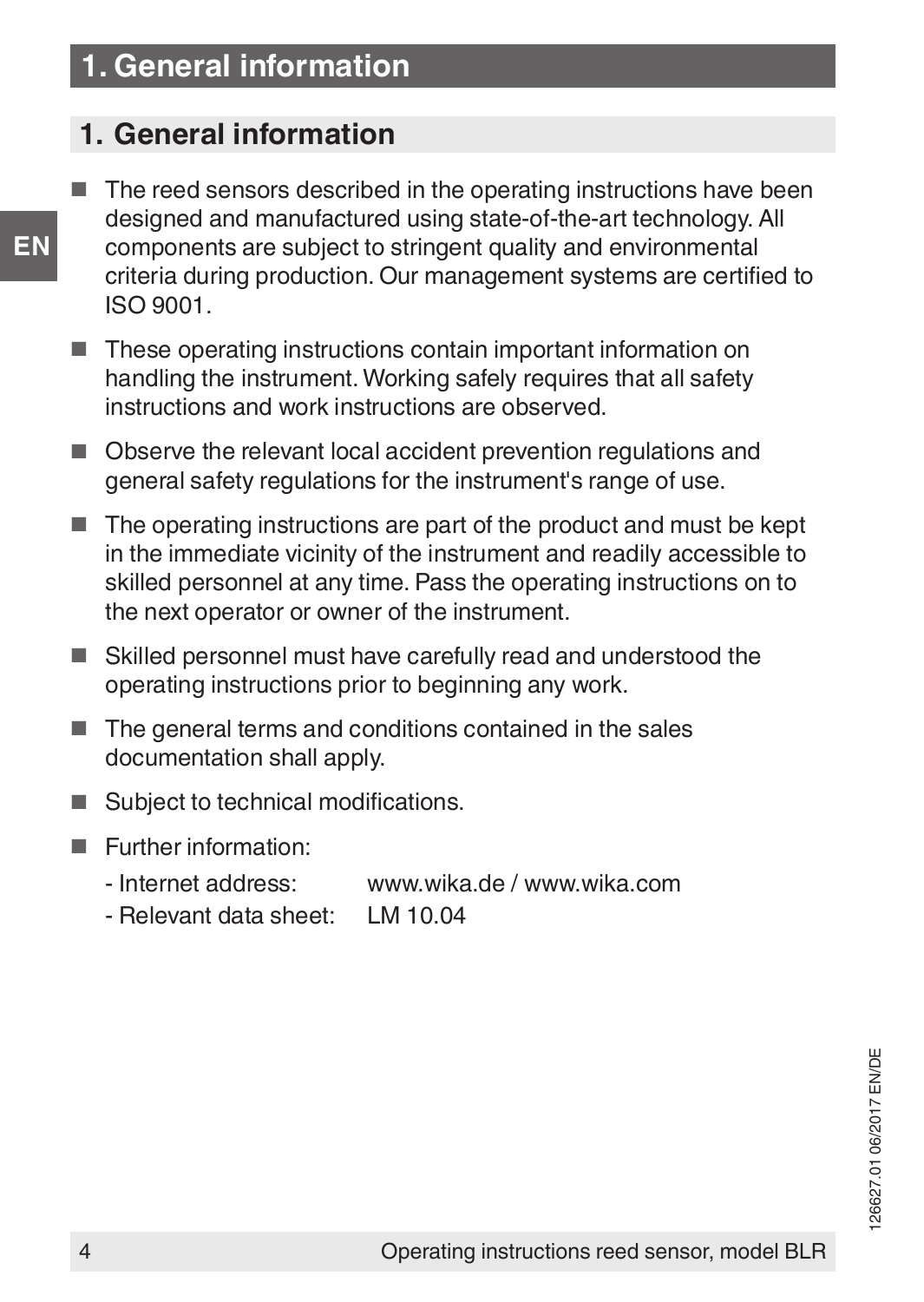# **2. Design and function**

# **2.1 Functional description**

The model BLR reed sensors are used for continuous monitoring and recording of the liquid level in connection with transmitters. They operate on the float principle with magnetic transmission in a 3-wire potentiometer circuit.

A magnetic system built into the float actuates reed contacts, through the walls of the bypass chamber and of the sensor tube, in a resistance measuring chain (potentiometer). The float changes its height with the level of the medium it is monitoring. The measured resistance signal is proportional to the level. The measurement voltage is very finely stepped due to the contact separation of the resistance measuring chain and is thus virtually continuous.

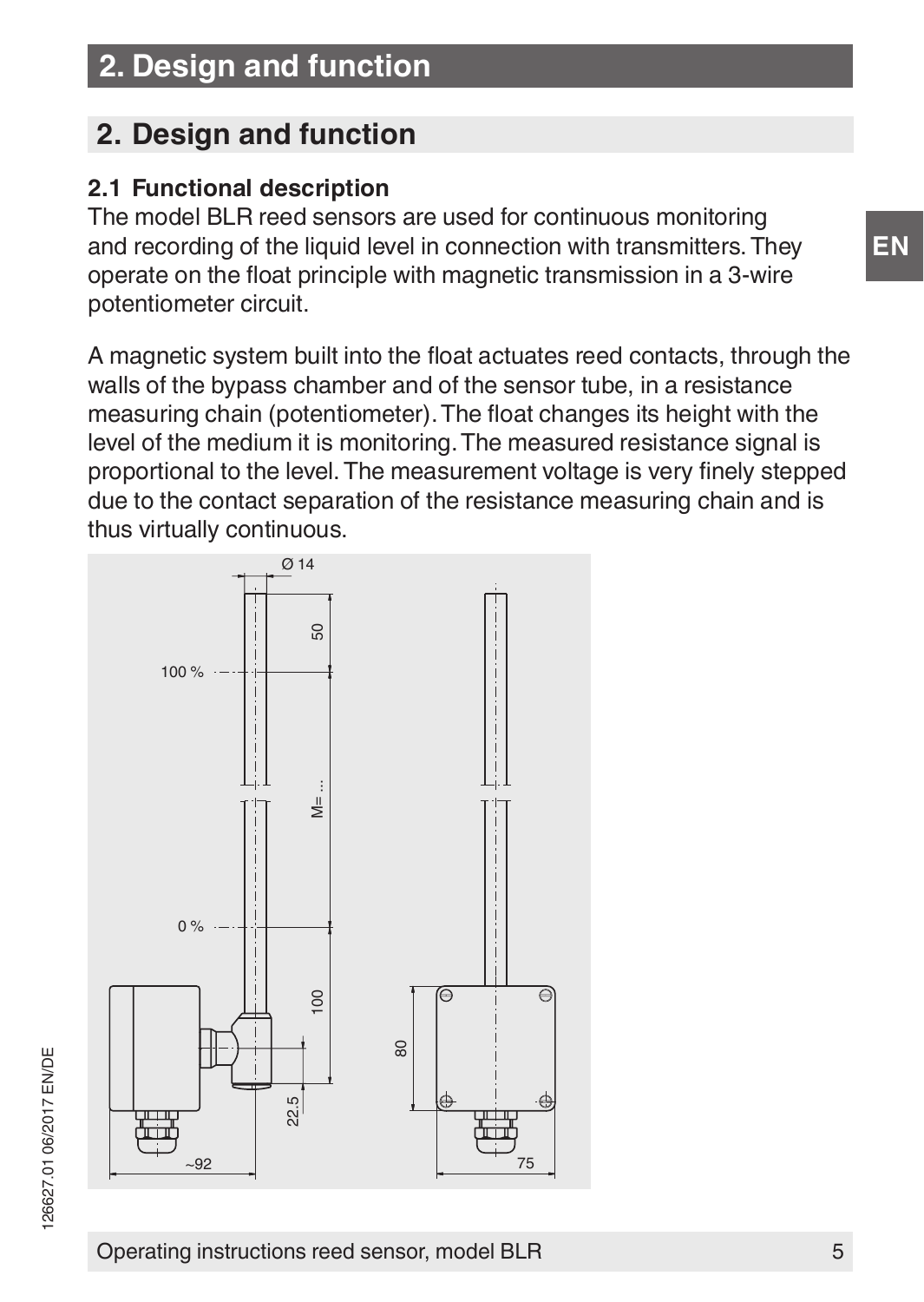# **2. Design and function / 3. Safety**

## **2.2 Scope of delivery**

Cross-check scope of delivery with delivery note.

# **3. Safety**

## **3.1 Explanation of symbols**



#### **DANGER!**

... indicates a directly dangerous situation resulting in serious injury or death, if not avoided.



### **WARNING!**

... indicates a potentially dangerous situation that can result in serious injury or death, if not avoided.



# **CAUTION!**

... indicates a potentially dangerous situation that can result in light injuries or damage to property or the environment, if not avoided.



### **Information**

... points out useful tips, recommendations and information for efficient and trouble-free operation.

### **3.2 Intended use**

Reed sensors are used exclusively for monitoring the levels of liquid media. The scope of application is defined by the technical performance limits and materials.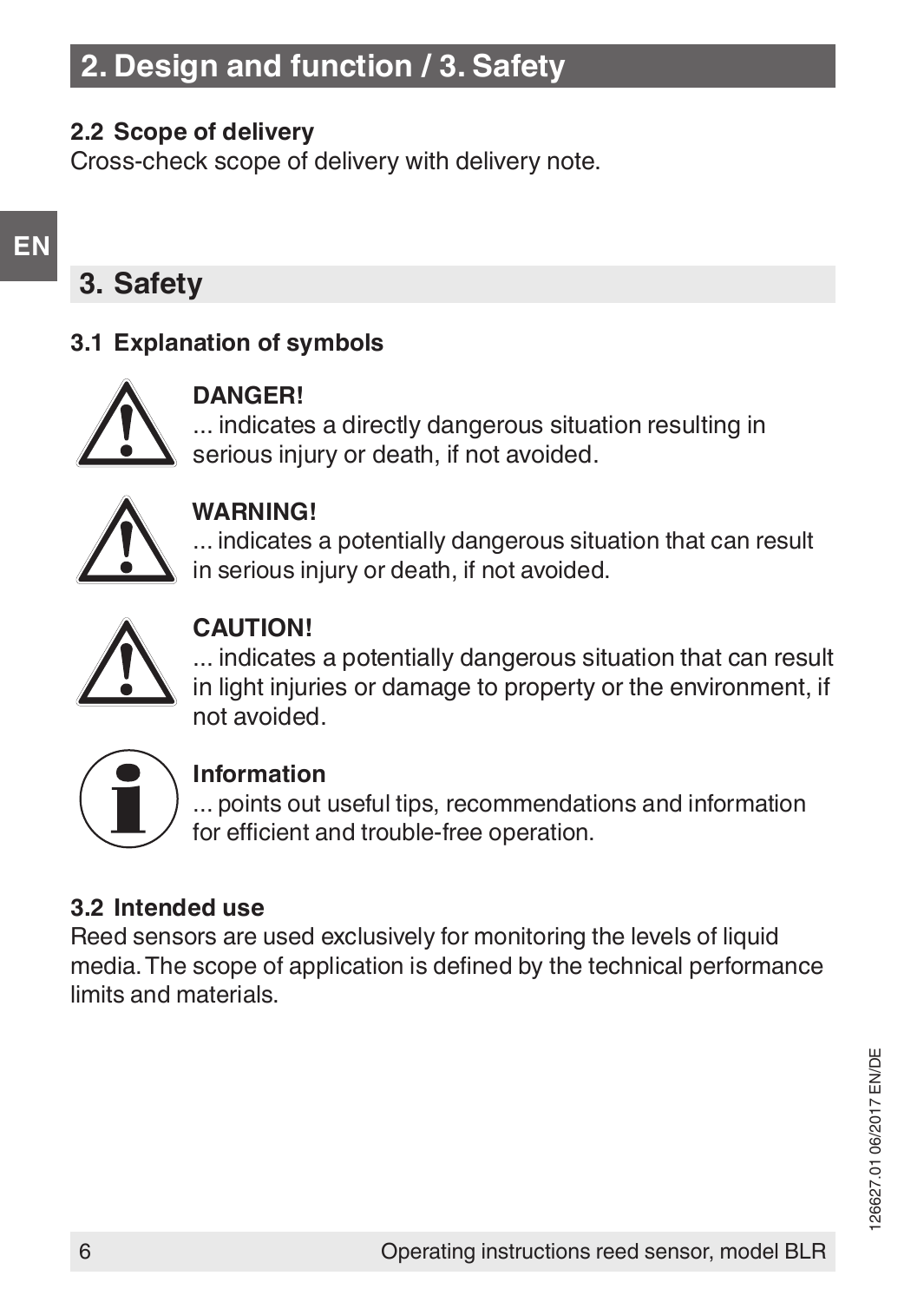- The liquids must not have any large contamination or coarse particles and must not have a tendency to crystallise. Ensure that the wetted materials of the reed sensor are sufficiently resistant to the medium being monitored. Not suitable for dispersions, abrasive liquids, highly viscous media and colours.
- This instrument is not permitted to be used in hazardous areas! For these areas, reed sensors with approval (e.g. in accordance with ATEX) are required.
- The operating conditions specified in the operating instructions must be observed.
- Do not operate the instrument in the direct vicinity of ferromagnetic environments (min. distance 50 mm).
- $\blacksquare$  Do not operate the instrument in the immediate vicinity of strong electromagnetic fields or in the immediate vicinity of equipment that can be affected by magnetic fields (min. clearance 1 m).
- The reed sensors must not be exposed to heavy mechanical strain (impact, bending, vibration).
- The technical specifications contained in these operating instructions must be observed. Improper handling or operation of the instrument outside of its technical specifications requires the instrument to be taken out of service immediately and inspected by an authorised WIKA service engineer.

The instrument has been designed and built solely for the intended use described here, and may only be used accordingly.

The manufacturer shall not be liable for claims of any type based on operation contrary to the intended use.



### **DANGER!**

Work on containers involves the danger of intoxication and suffocation. No work is allowed to be carried out unless by taking suitable personal protective measures (e.g. respiratory protection apparatus, protective outfit etc.).

**EN**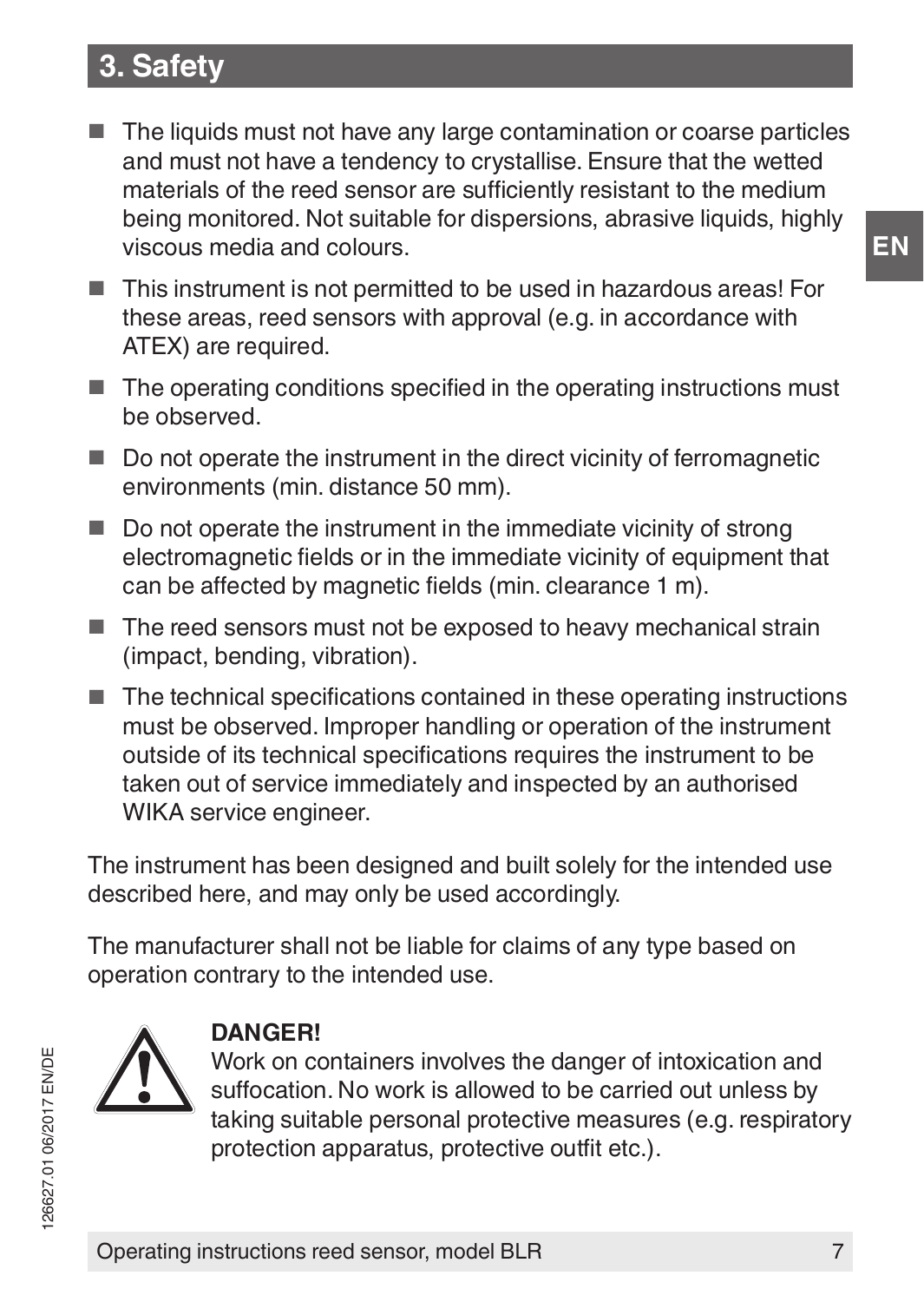#### **3.3 Improper use**

Improper use is defined as any application that exceeds the technical performance limits or is not compatible with the materials.



**EN**

#### **WARNING! Injuries through improper use**

Improper use of the instrument can lead to hazardous situations and injuries.

- $\blacktriangleright$  Refrain from unauthorised modifications to the instrument.
- ▶ Do not use the instrument within hazardous areas.

Any use beyond or different to the intended use is considered as improper use.

Do not use this instrument in safety or emergency stop devices.

### **3.4 Responsibility of the operator**

The instrument is used in the industrial sector. The operator is therefore responsible for legal obligations regarding safety at work.

The safety instructions within these operating instructions, as well as the safety, accident prevention and environmental protection regulations for the application area must be maintained.

To ensure safe working on the instrument, the operating company must ensure the following:

- The operating personnel are regularly instructed in all topics regarding work safety, first aid and environmental protection.
- The operating personnel have read the operating instructions and taken note of the safety instructions contained therein.
- The intended use for the application is complied with.
- Following testing, improper use of the instrument is excluded.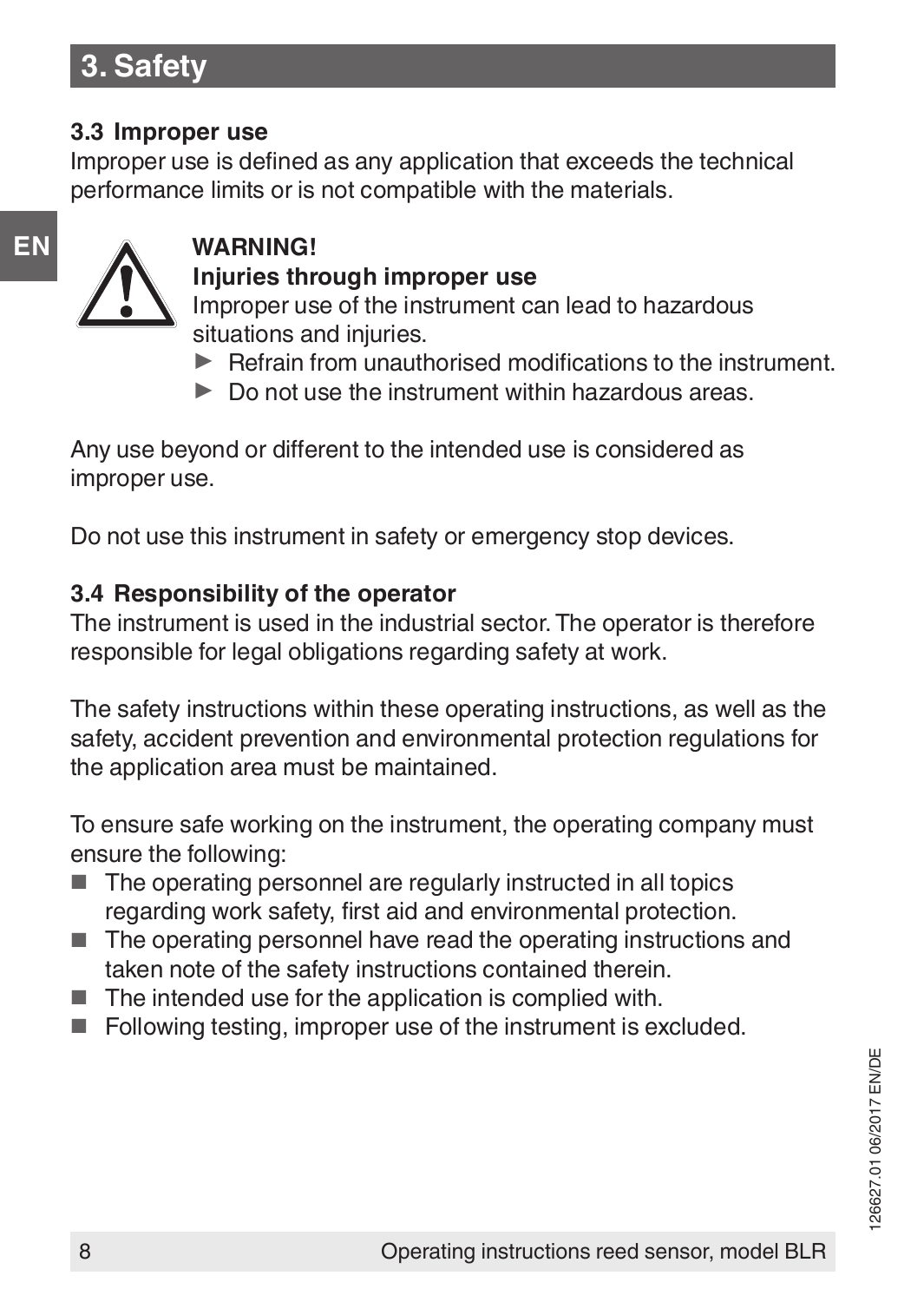## **3.5 Personnel qualification**



# **WARNING! Risk of injury should qualification be insufficient**

Improper handling can result in considerable injury and damage to equipment.

 $\blacktriangleright$  The activities described in these operating instructions may only be carried out by skilled personnel who have the qualifications described below.

#### **Skilled personnel**

Skilled personnel, authorised by the operator, are understood to be personnel who, based on their technical training, knowledge of measurement and control technology and on their experience and knowledge of country-specific regulations, current standards and directives, are capable of carrying out the work described and independently recognising potential hazards.

#### **3.6 Personal protective equipment**

The personal protective equipment is designed to protect the skilled personnel from hazards that could impair their safety or health during work. When carrying out the various tasks on and with the instrument, the skilled personnel must wear personal protective equipment.

#### **Follow the instructions displayed in the work area regarding personal protective equipment!**

The requisite personal protective equipment must be provided by the operating company.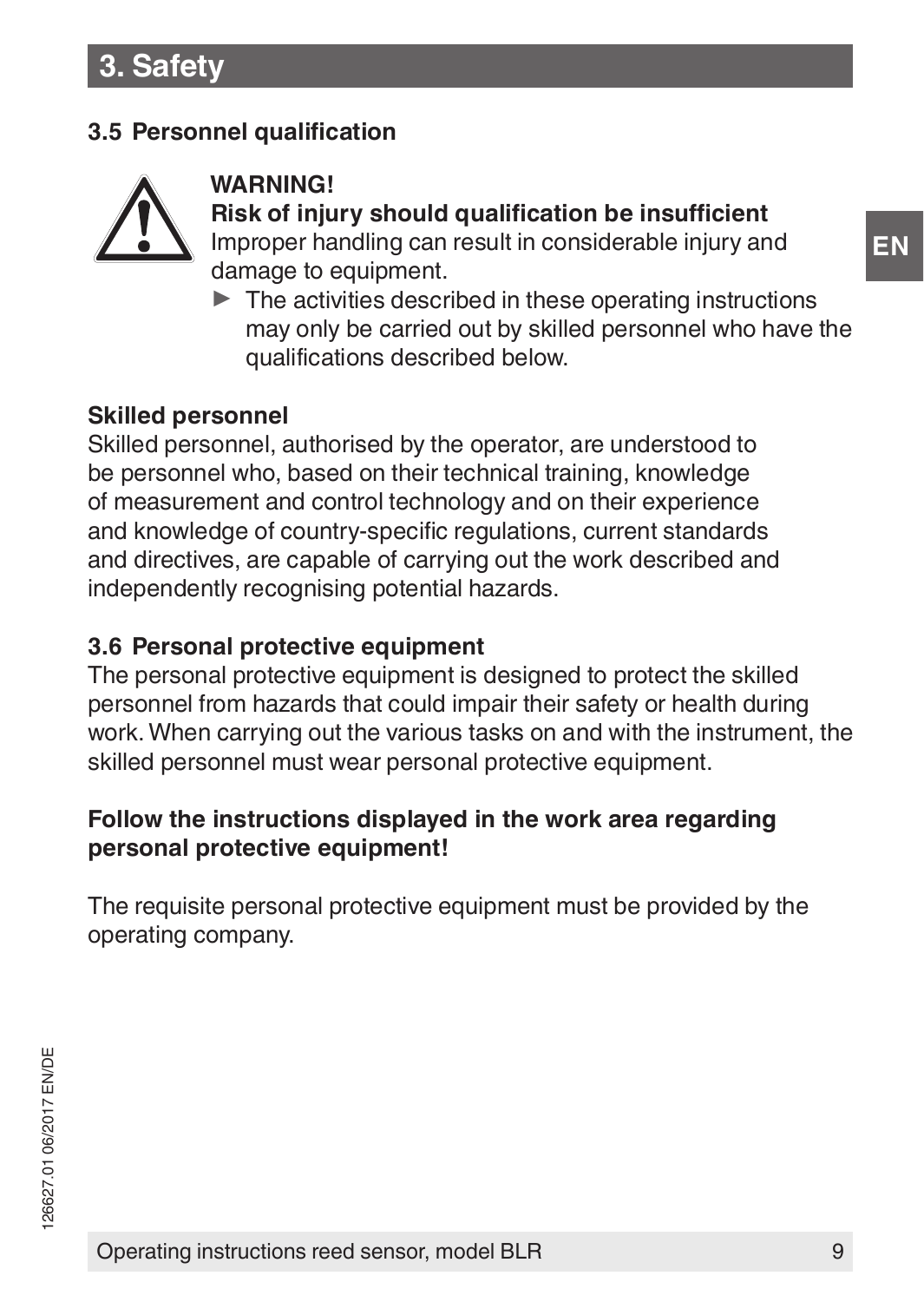# **3.7 Labelling, safety marks**

## **Product label**

| ⊚<br>$^{\circledR}$<br>6<br>6 |                                                                                                            | 2<br>3 |
|-------------------------------|------------------------------------------------------------------------------------------------------------|--------|
|                               | <b>KSR KUEBLER</b><br>manufactured for <b>WIKA</b><br>Niveau-Messtechnik AG<br>69439 Zwingenberg / Germany |        |
|                               |                                                                                                            |        |

- Model, designation
- Instrument code
- Circuit diagram with colour codes in accordance with IEC 757
- Switching power
- Symbol of protection class per EN 61140
- Ingress protection per IEC/EN 60529
- Measuring point number
- Article number
- Serial number



Before mounting and commissioning the instrument, ensure you read the operating instructions!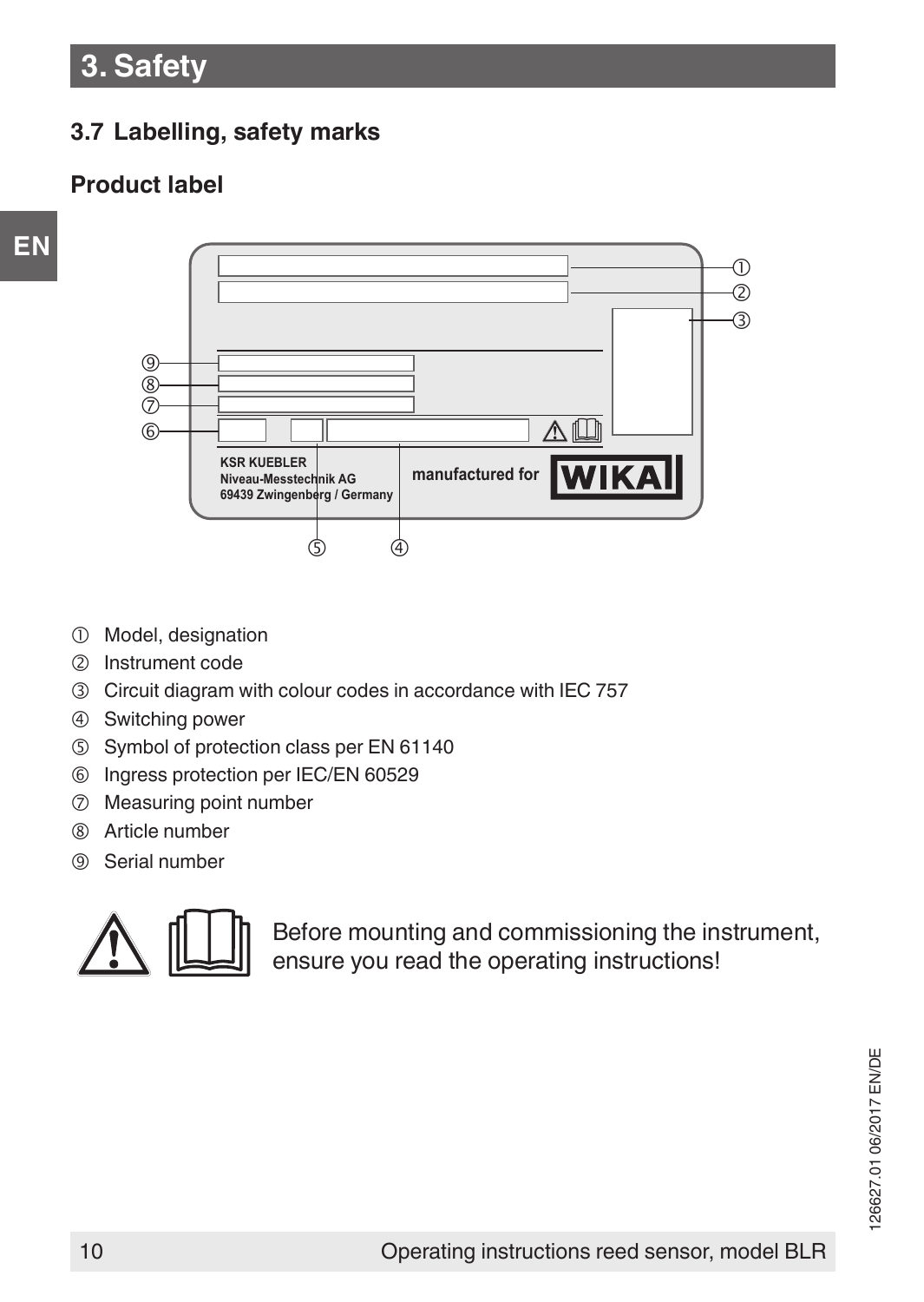# **4. Transport ... / 5. Commissioning, operation**

# **4. Transport, packaging and storage**

### **4.1 Transport**

Check the reed sensor for any damage that may have been caused by transport. Obvious damage must be reported immediately.



## **CAUTION!**

With improper transport, a high level of damage to property can occur.

- $\triangleright$  Observe the symbols on the packaging
- $\blacktriangleright$  Handle packed goods with care

## **4.2 Packaging and storage**

Do not remove packaging until just before commissioning. Keep the packaging as it will provide optimum protection during transport (e.g. change in installation site, sending for repair).

# **5. Commissioning, operation**

- Observe all instructions given on the shipment packaging for removing the transportation safety devices.
- Remove the reed sensor carefully from the packaging!
- When unpacking, check all components for any external damage.

#### **5.1 Functional check**

Prior to installation, a functional test of the reed sensor can be carried out with a resistance measuring instrument and manual movement of the float.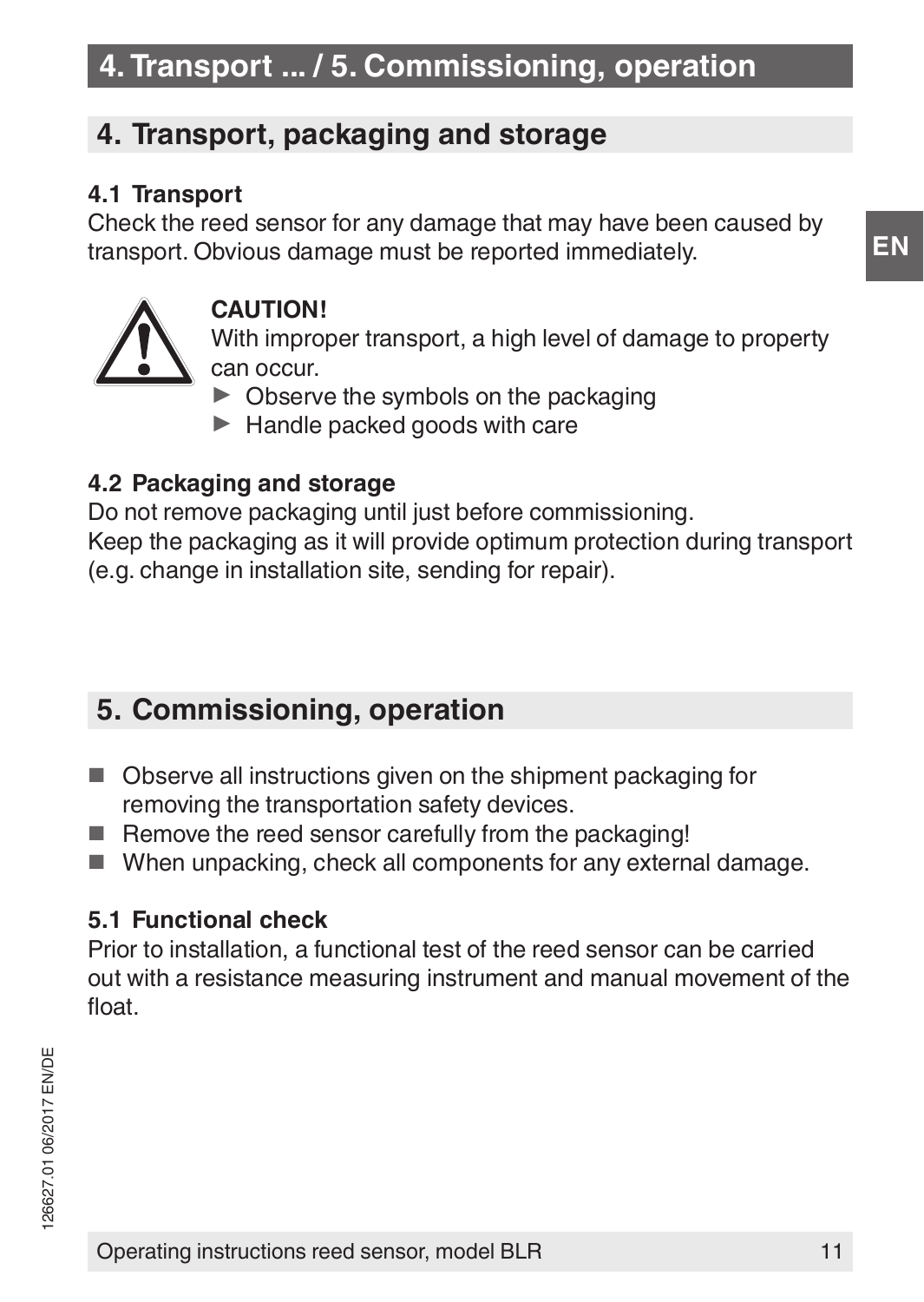# **5. Commissioning, operation**

The following table describes the measurements and the expected measured values for the movement of the float, from bottom to top.

| <b>Resistance measurement</b><br>of the wire colours | l Measured value                                                                 |
|------------------------------------------------------|----------------------------------------------------------------------------------|
| $BK - BN (R1)$                                       | Resistance value rises proportionally with the<br>position of the float.         |
| $BU - BN (R2)$                                       | Resistance value drops in inverse proportion<br>to the position of the float.    |
| $BK - BU (Ri)$                                       | Resistance value remains constant,<br>irrespective of the position of the float. |



**EN**

#### **WARNING!**

Ensure that the functional check does not start any unintended processes.

#### **5.2 Mounting**

The reed sensor, in normal cases, is premounted on the bypass or on the top-mounted level indicator. With this, please pay attention to the position of the measuring range marking as well as the distance between the reed sensor and the bypass chamber. The distance should be as low as possible.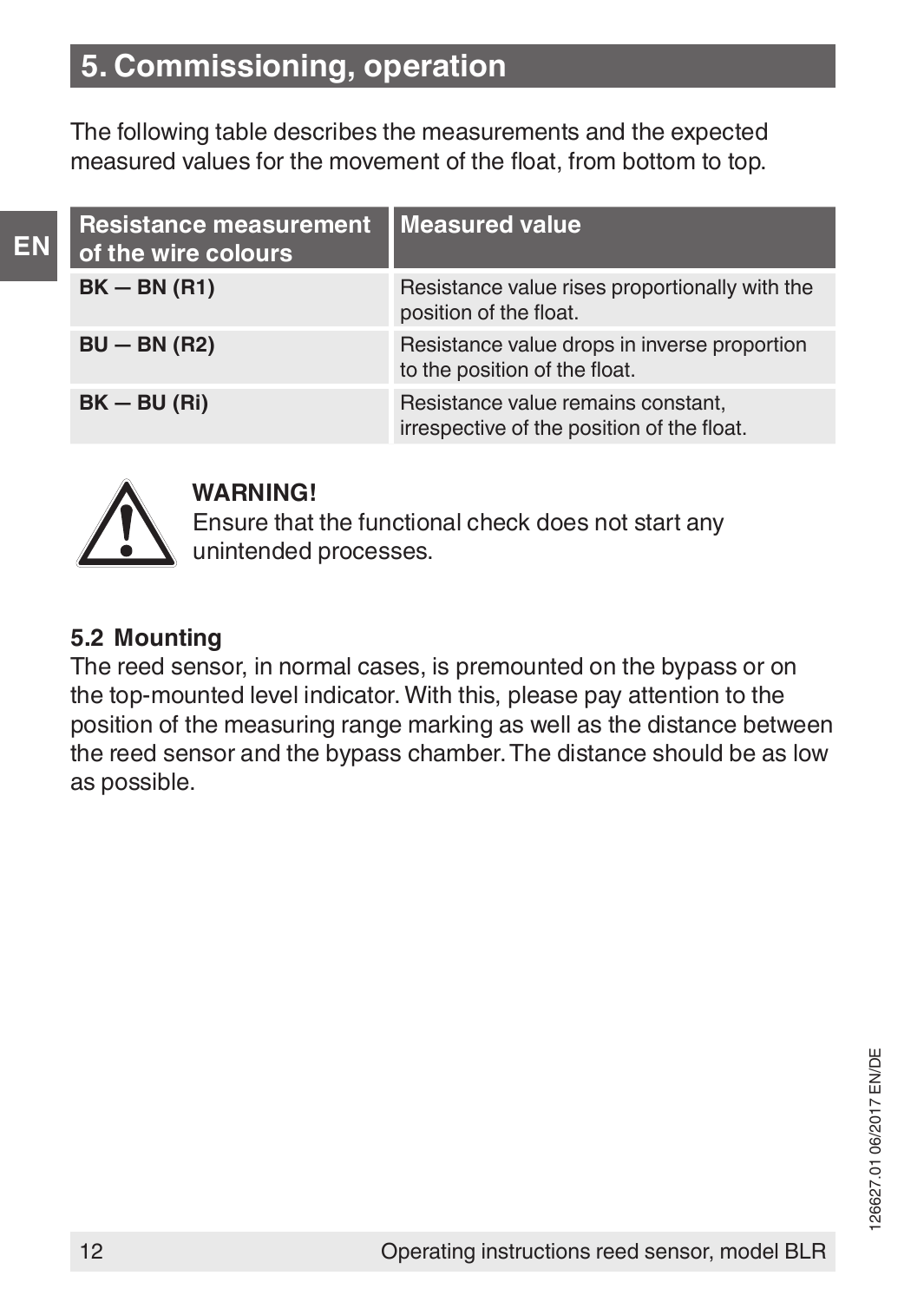## **5.3 Electrical connection**

- The electrical connection must only be made by qualified skilled personnel.
- Wire the reed sensor in accordance with the connection diagram of the electrical output (see product label). The connection terminals are appropriately marked.



■ Seal the cable bushing  $\oslash$  at the connection housing  $\oslash$ .



## **WARNING!**

Malfunctions through voltage spikes due to running cables together with mains connection leads or due to large cable lengths.

This can lead to a malfunction in the plant and thus lead to injury to personnel or damage to equipment.

- ▶ Use shielded connection leads
- ▶ Ground connection leads at one end

Always observe the mounting and operating instructions of accessories when commissioning them.

Operating instructions reed sensor, model BLR

13

**EN**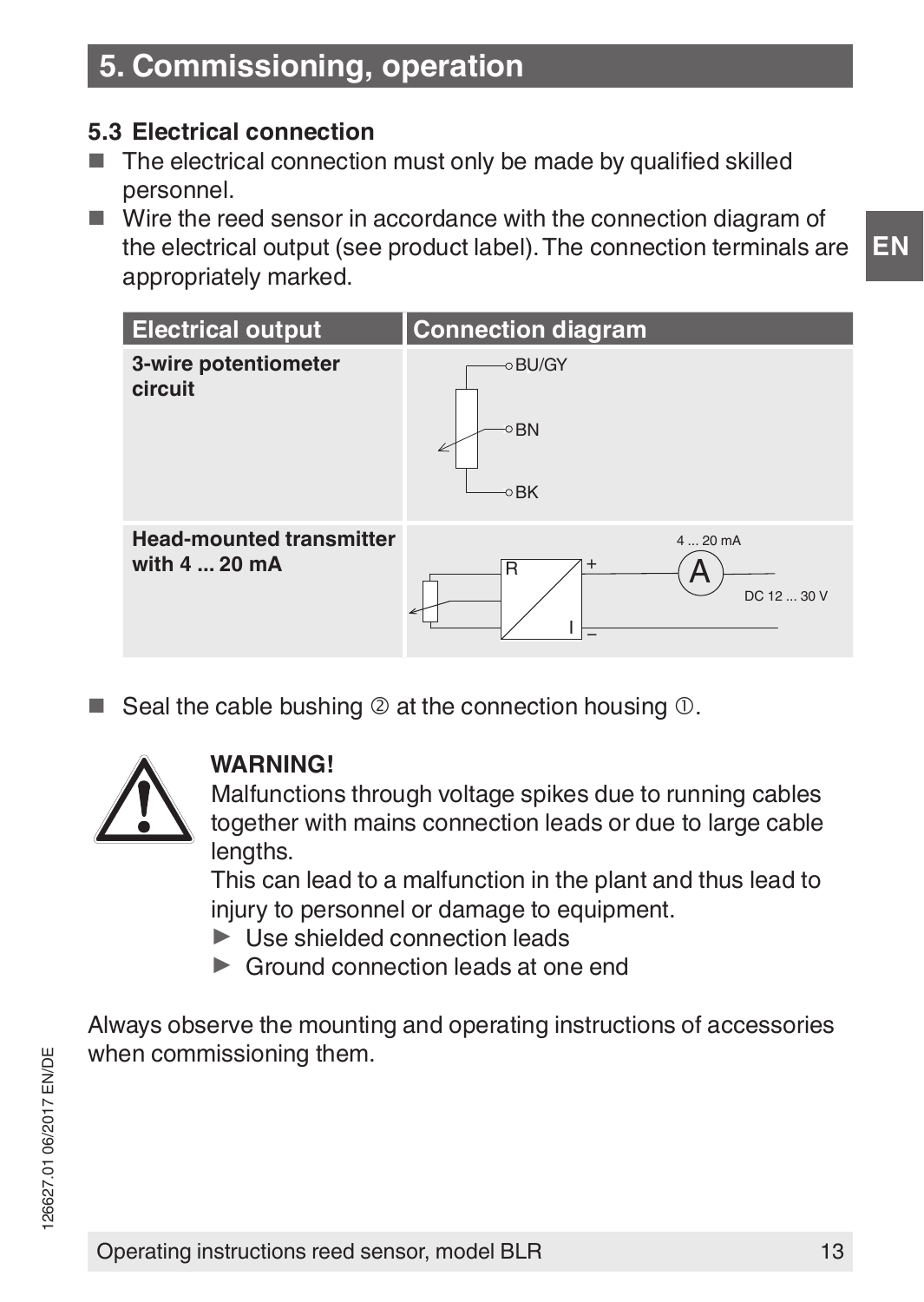# **6. Faults / 7. Maintenance and cleaning**

# **6. Faults**



The following table contains the most frequent causes of faults and the necessary countermeasures.

| <b>Faults</b>                                    | <b>Causes</b>                                    | <b>Measures</b>                                                                                            |
|--------------------------------------------------|--------------------------------------------------|------------------------------------------------------------------------------------------------------------|
| No signal,<br>non-linear or<br>undefined signals | Electrical connection<br>incorrect               | See chapter 5.3 "Electrical<br>connection". Check assignment<br>with the aid of the connection<br>diagram. |
|                                                  | Measuring chain defective                        | Return to the manufacturer                                                                                 |
|                                                  | Head-mounted transmitter<br>defective            |                                                                                                            |
|                                                  | Head-mounted transmitter<br>adjusted incorrectly |                                                                                                            |



# **CAUTION!**

## **Physical injuries and damage to property and the environment**

If faults cannot be eliminated by means of the listed measures, the instrument must be taken out of operation immediately.

- $\blacktriangleright$  Ensure that there is no longer any pressure present and protect against being put into operation accidentally.
- ▶ Contact the manufacturer.
- $\blacktriangleright$  If a return is needed, please follow the instructions given in chapter 8.2 "Return".

# **7. Maintenance and cleaning**

### **7.1 Maintenance**

When used properly, the reed sensors work maintenance-free. They must be subjected to visual inspection within the context of regular maintenance, however, and included in the vessel pressure test.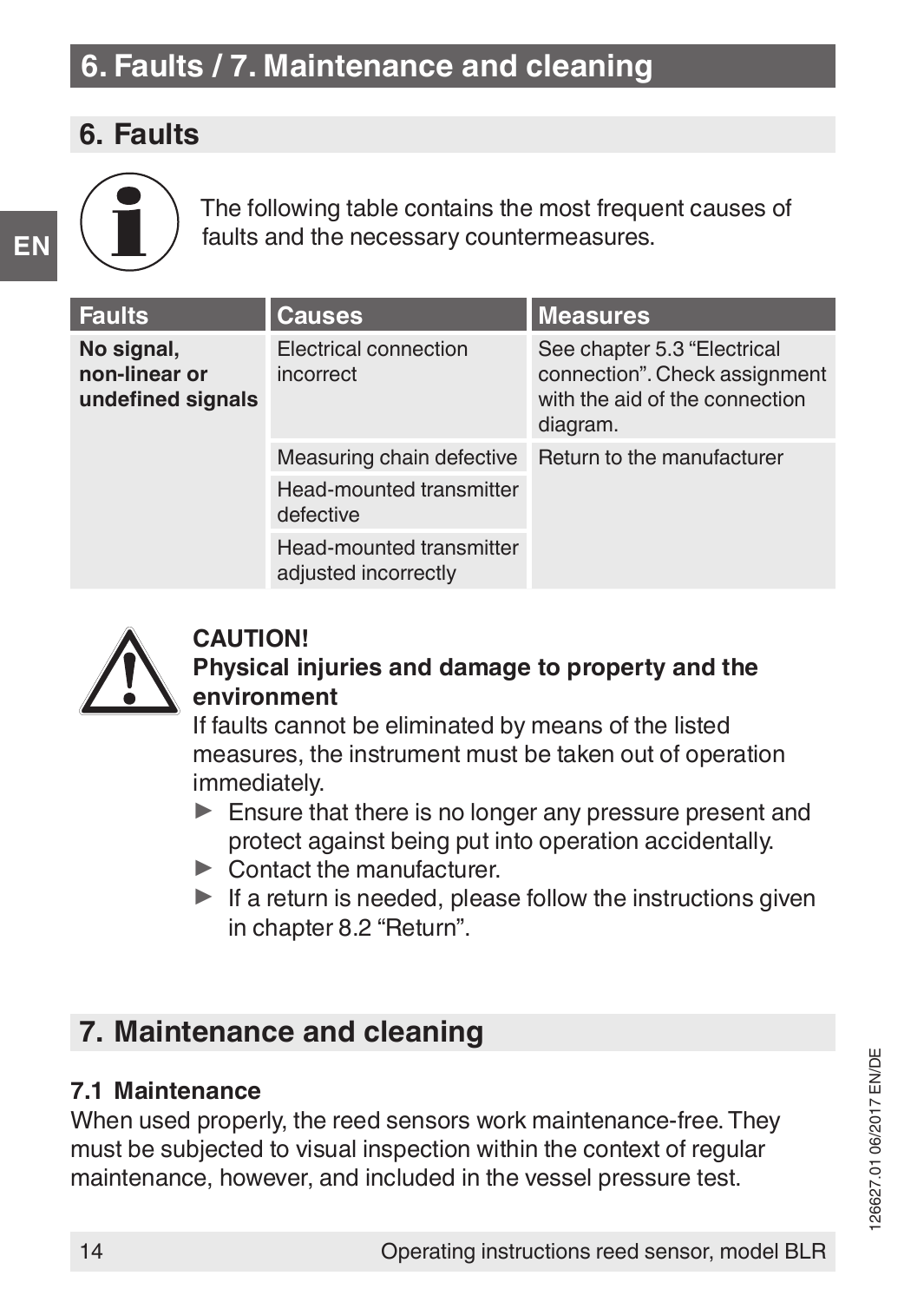# **Maintenance and cleaning**



## **DANGER!**

**CAUTION!**

Work on containers involves the danger of intoxication and suffocation. No work is allowed to be carried out unless by taking suitable personal protective measures (e.g. respiratory protection apparatus, protective outfit etc.).

Repairs must only be carried out by the manufacturer.



Perfect functioning of the reed sensors can only be guaranteed when original accessories and spare parts are used.

# **7.2 Cleaning**



# **Physical injuries and damage to property and the environment**

Improper cleaning may lead to physical injuries and damage to property and the environment. Residual media in the dismounted instrument can result in a risk to persons, the environment and equipment.

- $\triangleright$  Rinse or clean the dismounted instrument.
- $\triangleright$  Sufficient precautionary measures must be taken.
- 1. Prior to cleaning, properly disconnect the instrument from the process and the power supply.
- 2. Clean the instrument carefully with a moist cloth.
- 3. Electrical connections must not come into contact with moisture!



# **CAUTION!**

## **Damage to property**

Improper cleaning may lead to damage to the instrument!  $\triangleright$  Do not use any aggressive cleaning agents.

▶ Do not use any hard or pointed objects for cleaning.

**EN**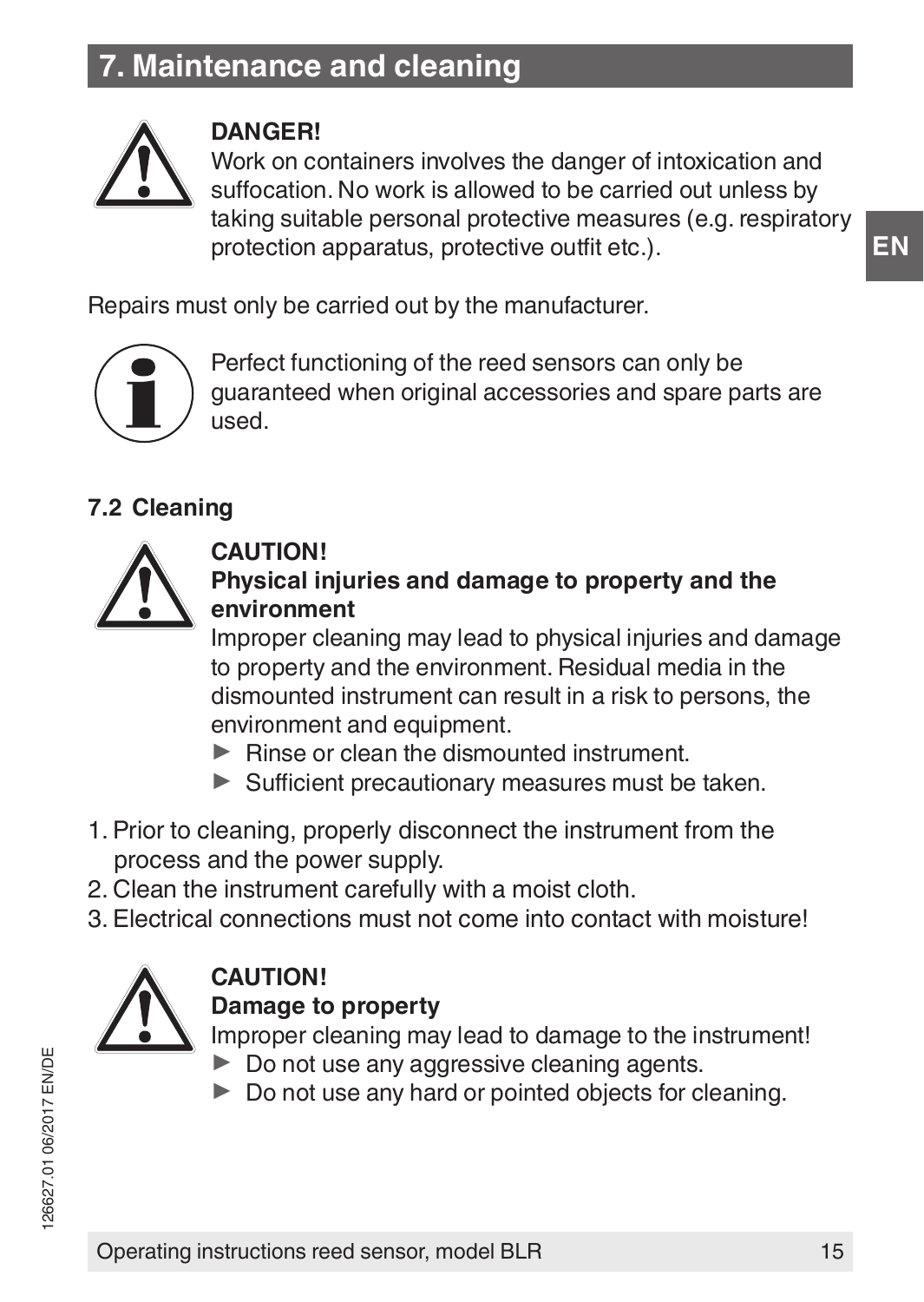# **8. Dismounting, return and disposal**

# **8. Dismounting, return and disposal**



**EN**

#### **WARNING! Physical injuries and damage to property and the environment through residual media**

Residual media in the dismounted instrument can result in a risk to persons, the environment and equipment.

 $\triangleright$  Wash or clean the dismounted instrument, in order to protect persons and the environment from exposure to residual media.

## **8.1 Dismounting**

Only disconnect the measuring instrument once the system has been depressurised and the power disconnected!

## **8.2 Return**

Wash or clean the dismounted reed sensor before returning it, in order to protect personnel and the environment from exposure to residual media.



Information on returns can be found under the heading "Service" on our local website.

## **8.3 Disposal**

Incorrect disposal can put the environment at risk.

Dispose of instrument components and packaging materials in an environmentally compatible way and in accordance with the countryspecific waste disposal regulations.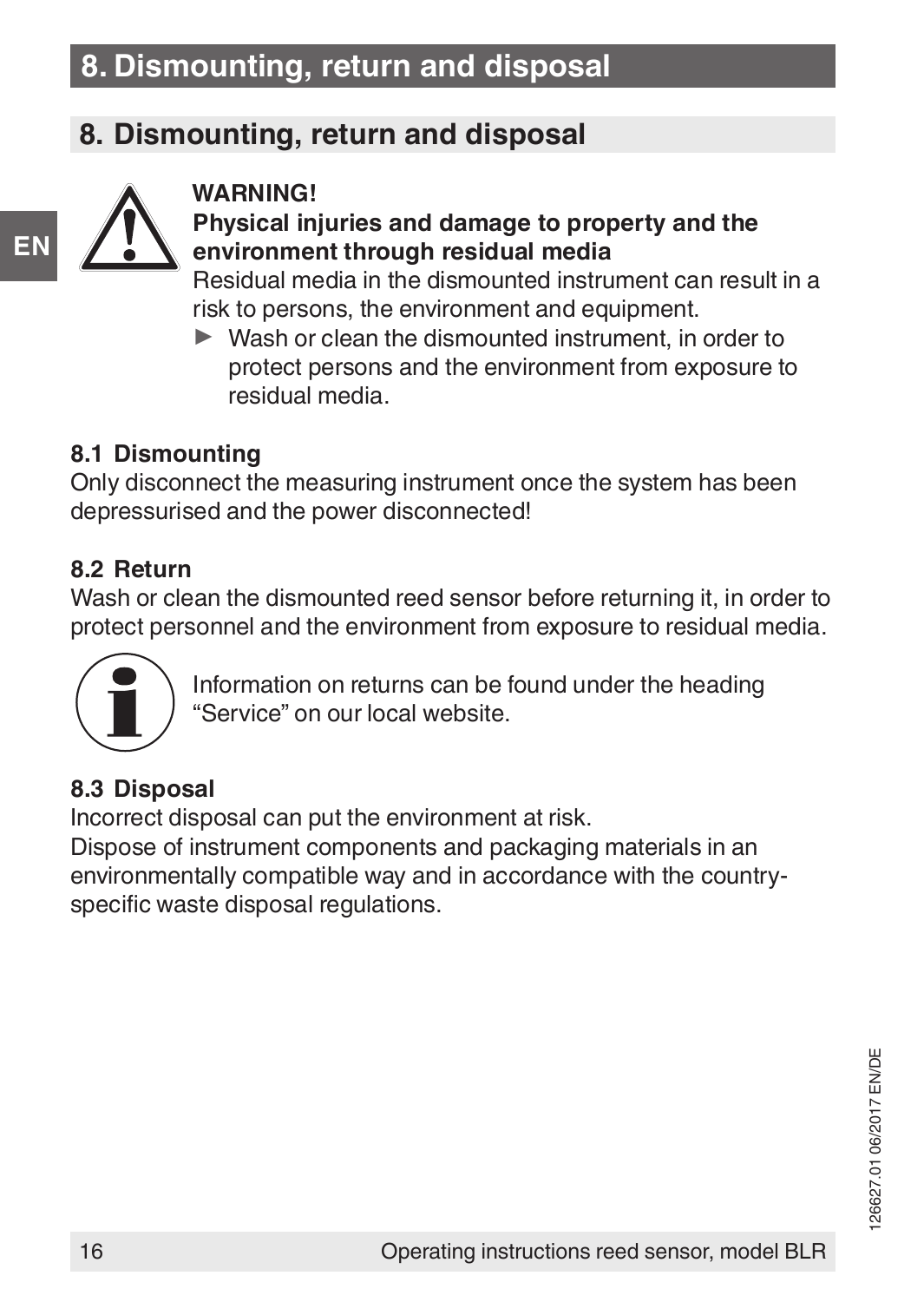# **9. Specifications**

# **9. Specifications**

# **Operating limits**

Operating temperature:  $T = -100 ... +350 °C$ 

| <b>Specifications</b>                  | Models BLR-xA,<br><b>BLR-xE, BLR-xF</b> | <b>Model BLR-xB</b>                                         |
|----------------------------------------|-----------------------------------------|-------------------------------------------------------------|
| Permissible power<br>supply            | < AC 50 V, < DC 75 V                    | see the data sheet of the head-<br>mounted transmitter used |
| <b>Resolution</b>                      |                                         | 2.7 mm, 5.5 mm, 7.5 mm, 9 mm (depending on version)         |
| <b>EU</b> declaration of<br>conformity | not required                            | see www.wika.de                                             |

For further specifications see data sheet LM 10.04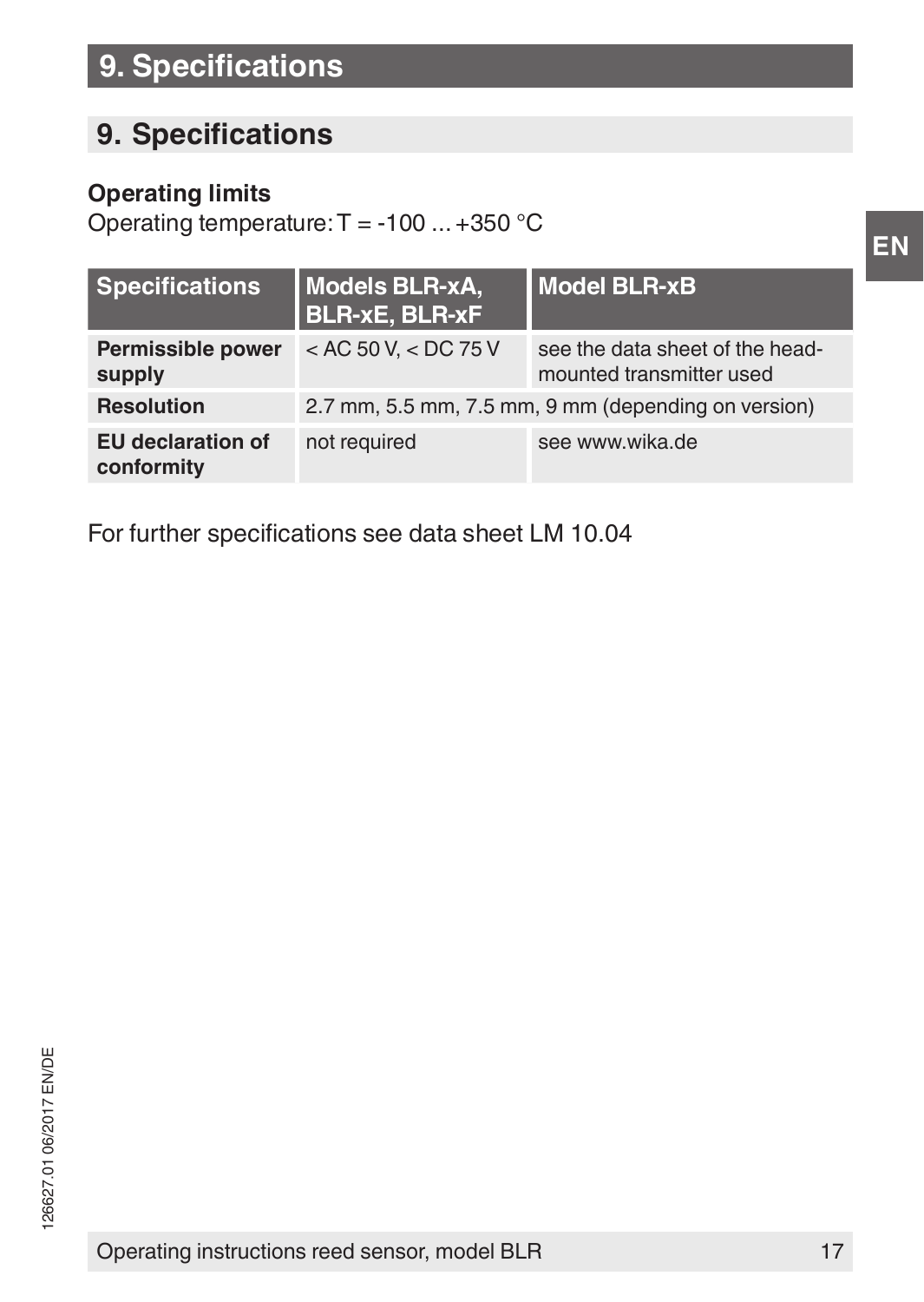**EN**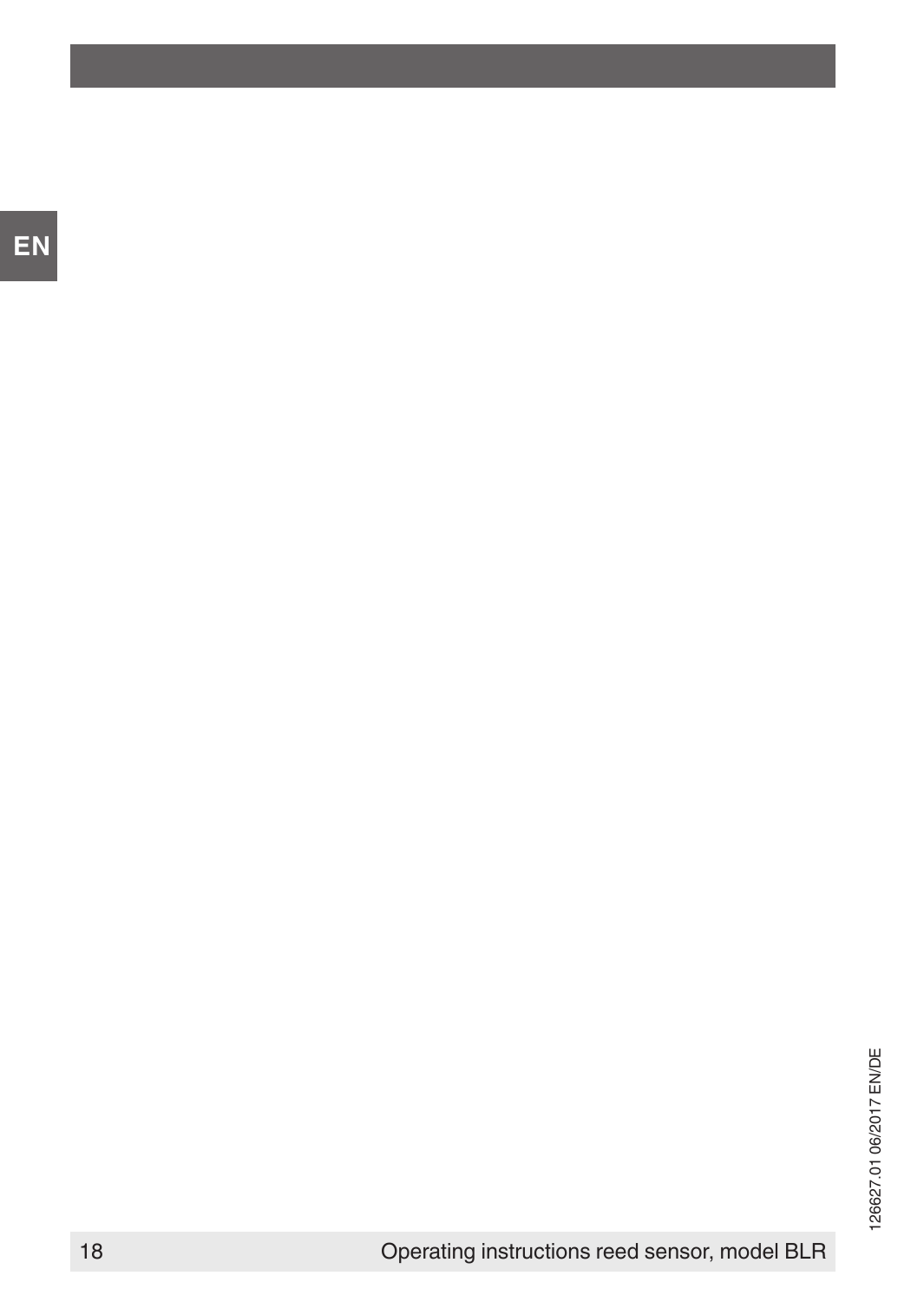# **Inhalt**

|    | 1. Allgemeines                        | 20 |
|----|---------------------------------------|----|
|    | 2. Aufbau und Funktion                | 21 |
|    | 3. Sicherheit                         | 22 |
|    | 4. Transport, Verpackung und Lagerung | 27 |
|    | 5. Inbetriebnahme, Betrieb            | 27 |
|    | 6. Störungen                          | 30 |
|    | 7. Wartung und Reinigung              | 30 |
| 8. | Demontage, Rücksendung und Entsorgung | 32 |
|    | 9. Technische Daten                   | 33 |
|    |                                       |    |

Konformitätserklärungen finden Sie online unter www.wika.de.

**DE**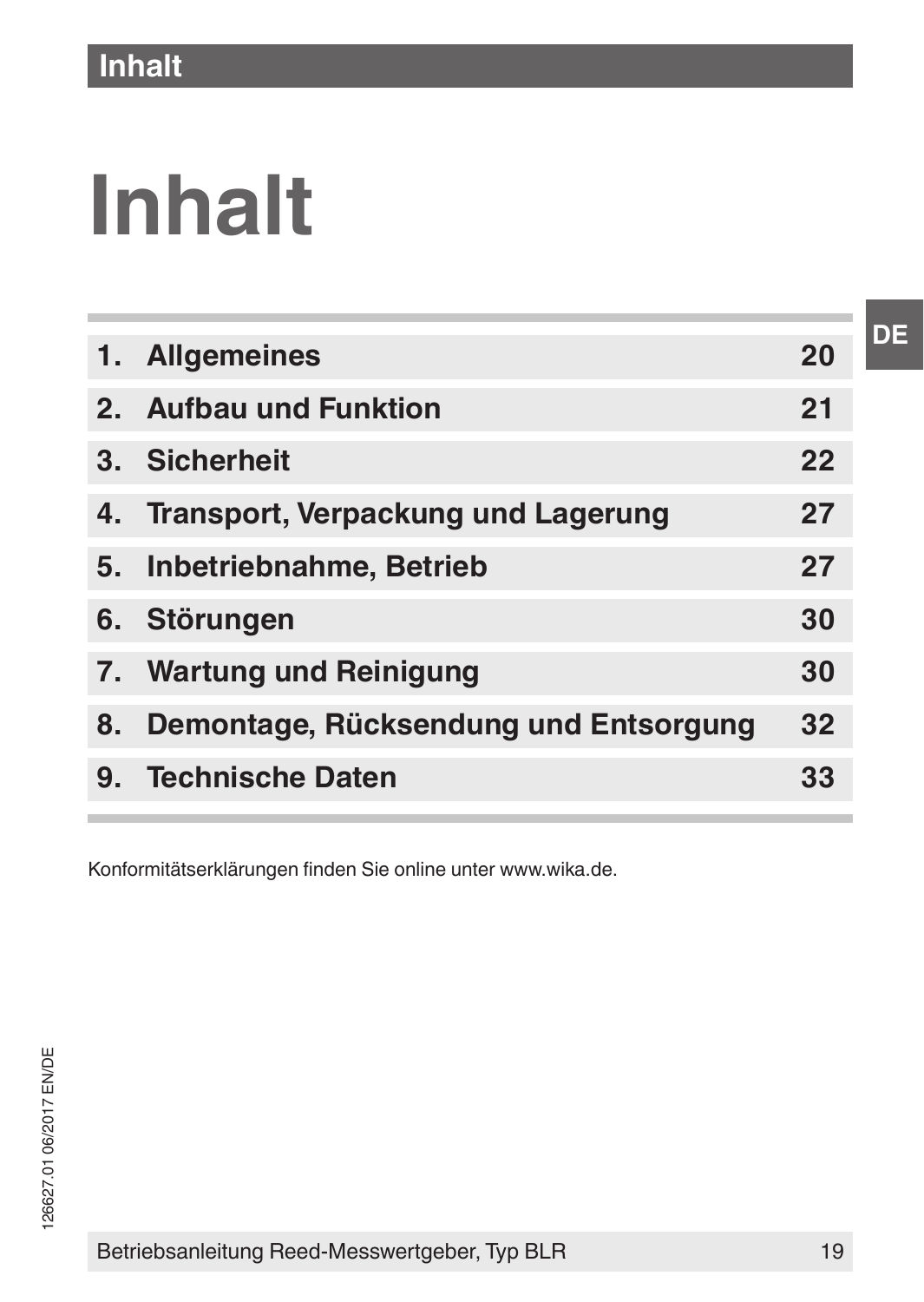# **1. Allgemeines**

# **1. Allgemeines**

- Die in der Betriebsanleitung beschriebenen Reed-Messwertgeber werden nach dem aktuellen Stand der Technik konstruiert und gefertigt. Alle Komponenten unterliegen während der Fertigung strengen Qualitäts- und Umweltkriterien. Unsere Managementsysteme sind nach ISO 9001 zertifiziert.
- **DE**
- Diese Betriebsanleitung gibt wichtige Hinweise zum Umgang mit dem Gerät. Voraussetzung für sicheres Arbeiten ist die Einhaltung aller angegebenen Sicherheitshinweise und Handlungsanweisungen.
- Die für den Einsatzbereich des Gerätes geltenden örtlichen Unfallverhütungsvorschriften und allgemeinen Sicherheitsbestimmungen einhalten.
- Die Betriebsanleitung ist Produktbestandteil und muss in unmittelbarer Nähe des Gerätes für das Fachpersonal jederzeit zugänglich aufbewahrt werden. Betriebsanleitung an nachfolgende Benutzer oder Besitzer des Gerätes weitergeben.
- Das Fachpersonal muss die Betriebsanleitung vor Beginn aller Arbeiten sorgfältig durchgelesen und verstanden haben.
- Es gelten die allgemeinen Geschäftsbedingungen in den Verkaufsunterlagen.
- Technische Änderungen vorbehalten.
- Weitere Informationen:
	- Internet-Adresse: www.wika.de / www.wika.com
	- Zugehöriges Datenblatt: LM 10.04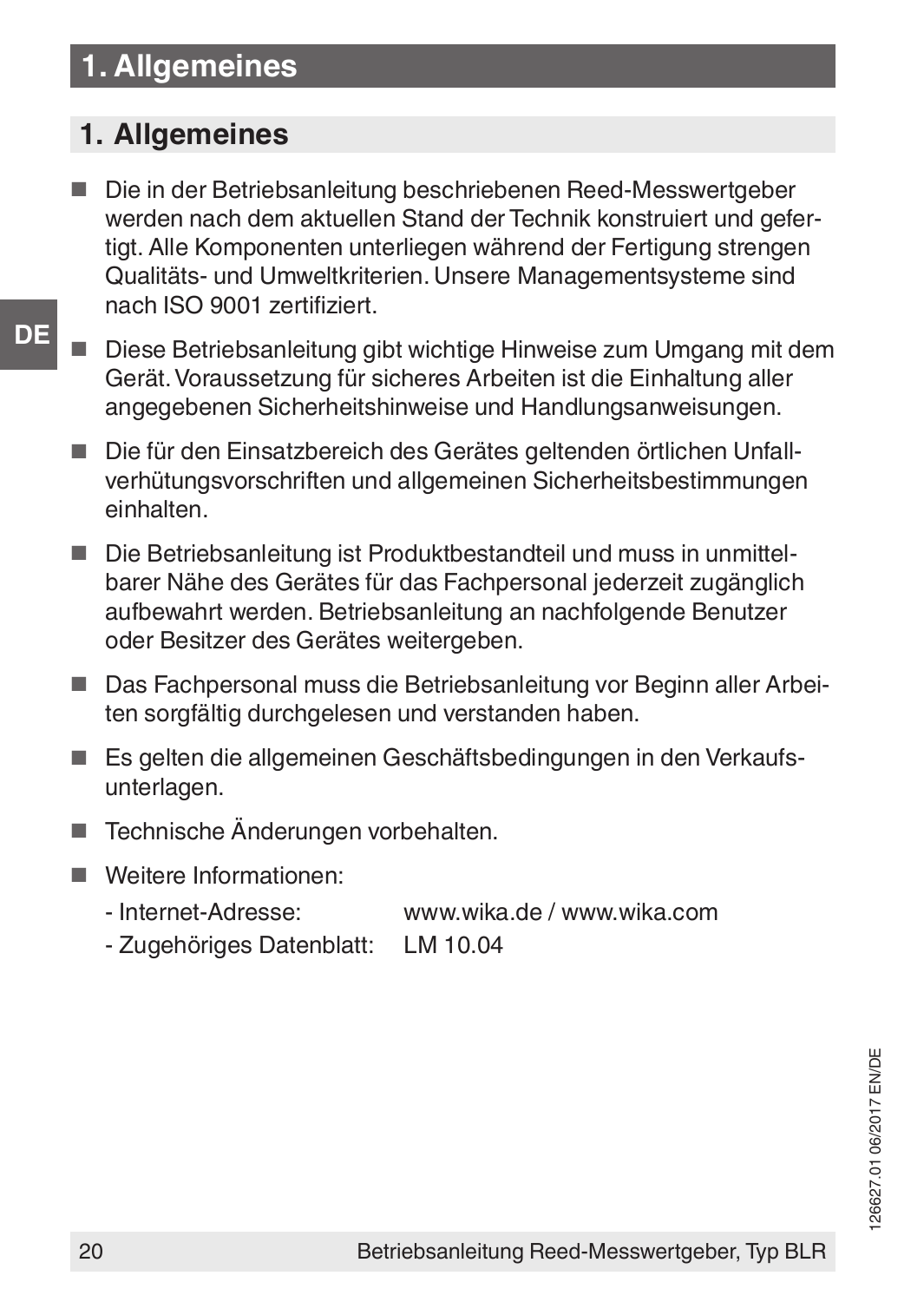# **2. Aufbau und Funktion**

# **2. Aufbau und Funktion**

## **2.1 Funktionsbeschreibung**

Die Reed-Messwertgeber Typ BLR dienen zur kontinuierlichen Füllstandserfassung von Flüssigkeiten in Verbindung mit Messumformern. Sie arbeiten nach dem Schwimmerprinzip mit magnetischer Übertragung in 3-Leiter-Potentiometerschaltung.

Ein in den Schwimmer eingebautes Magnetsystem betätigt mit seinem Magnetfeld durch die Wandung der Bypasskammer sowie des Geberrohres hindurch Reed-Kontakte an einer Widerstandsmesskette. Der Schwimmer verändert seine Höhenlage mit dem Flüssigkeitspegel des zu überwachenden Messstoffes. Das gemessene Widerstandssignal ist proportional zum Füllstand. Die Messspannung ist bedingt durch das Kontaktraster der Widerstandsmesskette sehr feinstufig und damit quasikontinuierlich.



126627.01 06/2017 EN/DE

26627.01 06/2017 EN/DE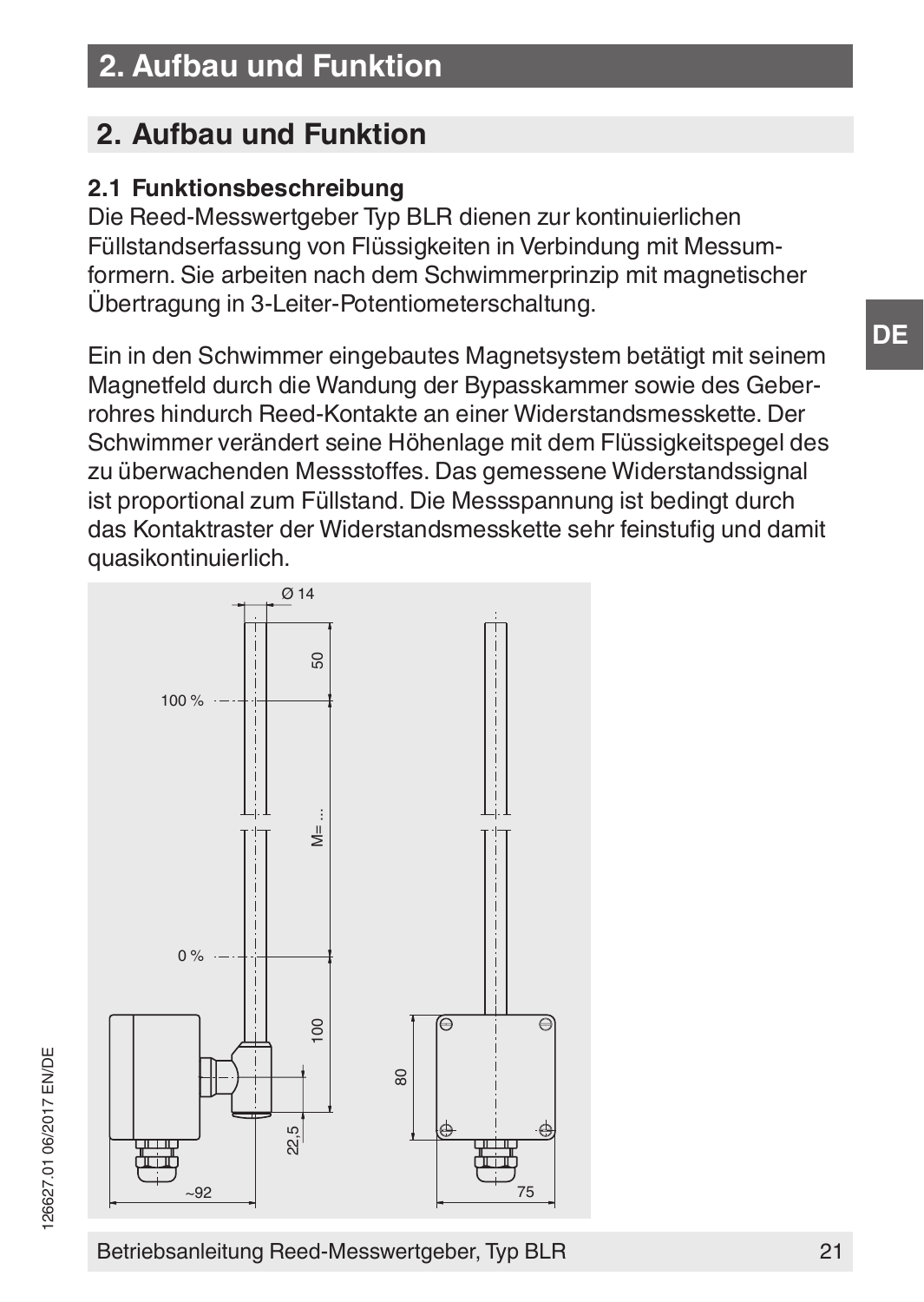# **2. Aufbau und Funktion / 3. Sicherheit**

# **2.2 Lieferumfang**

Lieferumfang mit dem Lieferschein abgleichen.

# **3. Sicherheit**

**DE**

# **3.1 Symbolerklärung**



## **GEFAHR!**

... weist auf eine unmittelbar gefährliche Situation hin, die zum Tod oder zu schweren Verletzungen führt, wenn sie nicht gemieden wird.



# **WARNUNG!**

... weist auf eine möglicherweise gefährliche Situation hin, die zum Tod oder zu schweren Verletzungen führen kann, wenn sie nicht gemieden wird.



# **VORSICHT!**

... weist auf eine möglicherweise gefährliche Situation hin, die zu geringfügigen oder leichten Verletzungen bzw. Sachund Umweltschäden führen kann, wenn sie nicht gemieden wird.



# **Information**

... hebt nützliche Tipps und Empfehlungen sowie Informationen für einen effizienten und störungsfreien Betrieb hervor.

# **3.2 Bestimmungsgemäße Verwendung**

Reed-Messwertgeber dienen ausschließlich der Füllstandsüberwachung von flüssigen Messstoffen. Der Einsatzbereich ergibt sich aus den technischen Leistungsgrenzen und Werkstoffen.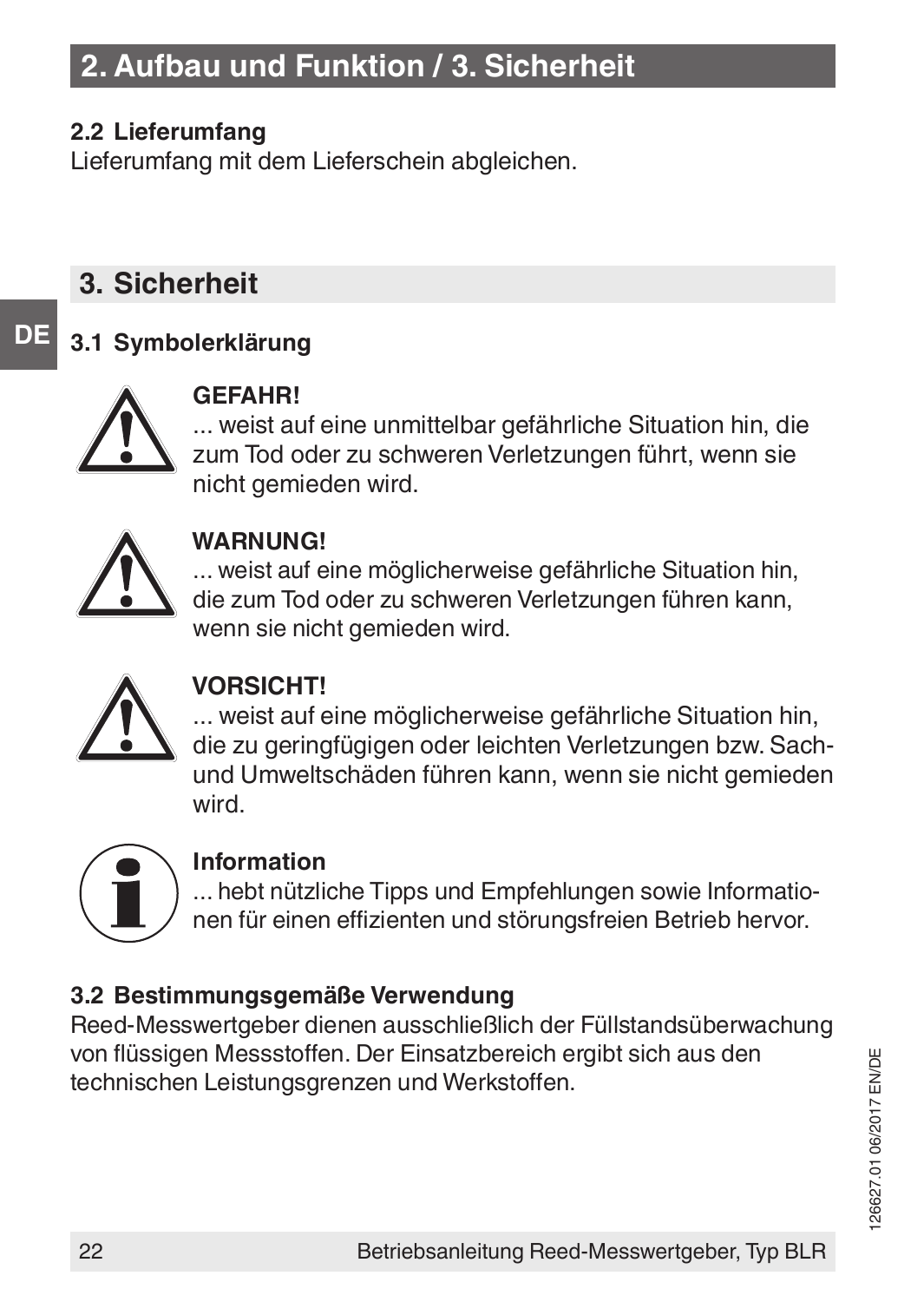- Die Flüssigkeiten dürfen keine starken Verschmutzungen oder Grobteile aufweisen und nicht zum Auskristallisieren neigen. Es ist sicherzustellen, dass die messstoffberührenden Werkstoffe des Reed-Messwertgebers gegen den zu überwachenden Messstoff ausreichend beständig sind. Nicht geeignet für Dispersionen, abrasive Flüssigkeiten, hochviskose Medien und Farben.
- Dieses Gerät ist nicht für den Einsatz in explosionsgefährdeten Bereichen zugelassen! Für diese Bereiche sind Reed-Messwertgeber mit Zulassung (z. B. nach ATEX) erforderlich.
- Die in der Betriebsanleitung angegebenen Einsatzbedingungen sind einzuhalten.
- Gerät nicht in unmittelbarer Nähe von ferromagnetischer Umgebung (Abstand min. 50 mm) betreiben.
- Gerät nicht in unmittelbarer Nähe von starken elektromagnetischen Feldern bzw. in unmittelbarer Nähe von Einrichtungen betreiben, die durch Magnetfelder beeinflusst werden können (Abstand min. 1 m).
- Die Reed-Messwertgeber dürfen keinen starken mechanischen Belastungen (Stoß, Verbiegen, Vibrationen) ausgesetzt werden.
- Die technischen Spezifikationen in dieser Betriebsanleitung sind einzuhalten. Eine unsachgemäße Handhabung oder ein Betreiben des Gerätes außerhalb der technischen Spezifikationen macht die sofortige Stilllegung und Überprüfung durch einen autorisierten WIKA-Servicemitarbeiter erforderlich.

Das Gerät ist ausschließlich für den hier beschriebenen bestimmungsgemäßen Verwendungszweck konzipiert und konstruiert und darf nur dementsprechend verwendet werden.

Ansprüche jeglicher Art aufgrund von nicht bestimmungsgemäßer Verwendung sind ausgeschlossen.



126627.01 06/2017 EN/DE

26627.01 06/2017 EN/DE

#### **GEFAHR!**

Beim Arbeiten an Behältern, besteht Vergiftungs- oder Erstickungsgefahr. Arbeiten dürfen nur unter Anwendung geeigneter Personenschutzmaßnahmen (z. B. Atemschutzgerät, Schutzkleidung o. Ä.). durchgeführt werden.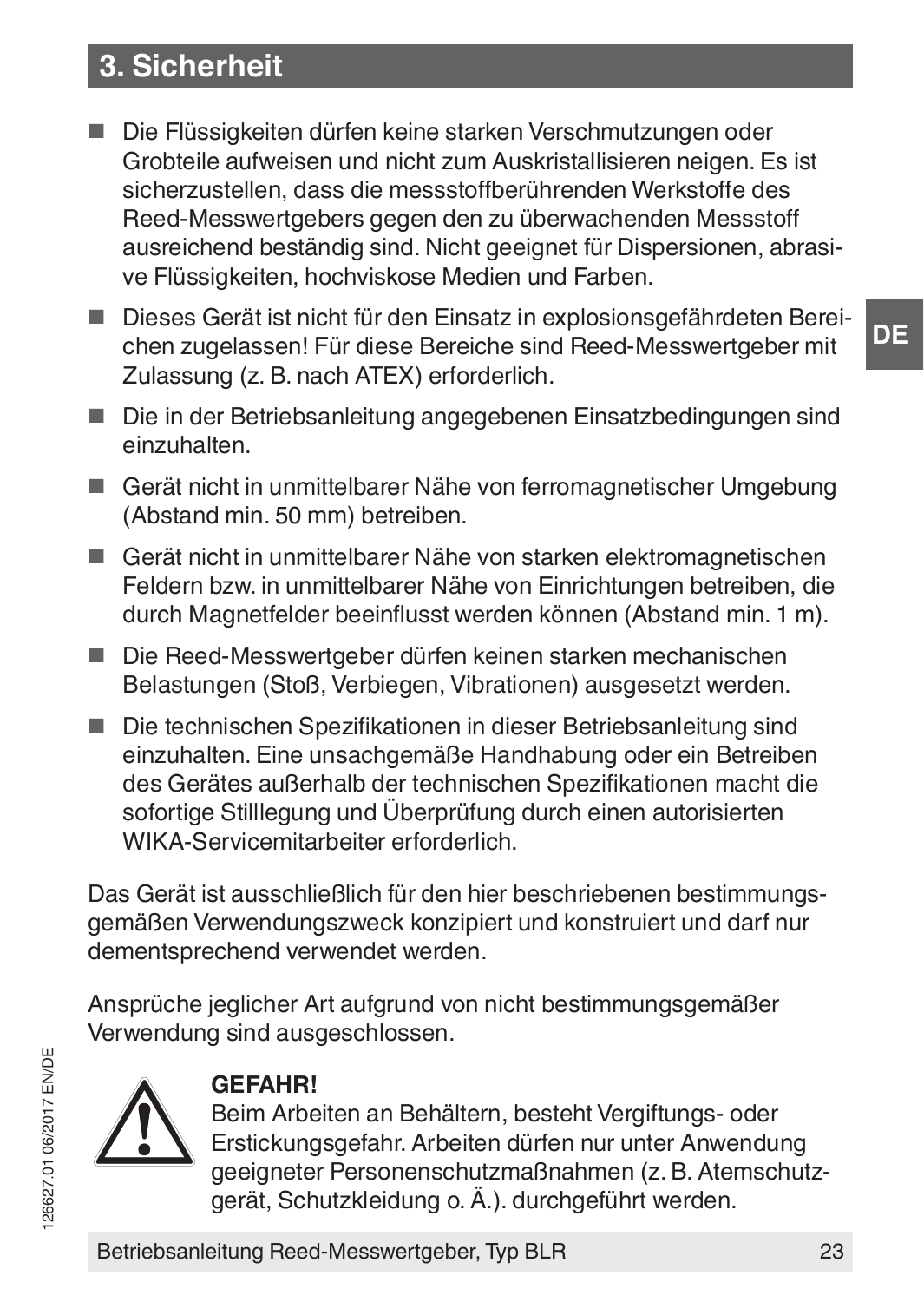## **3.3 Fehlgebrauch**

Als Fehlgebrauch gilt jede Verwendung, die die technischen Leistungsgrenzen überschreitet oder mit den Werkstoffen unverträglich ist.



**DE**

#### **WARNUNG! Verletzungen durch Fehlgebrauch**

Fehlgebrauch des Gerätes kann zu gefährlichen Situationen und Verletzungen führen.

- ▶ Eigenmächtige Umbauten am Gerät unterlassen.
- ▶ Gerät nicht in explosionsgefährdeten Bereichen einsetzen.

Jede über die bestimmungsgemäße Verwendung hinausgehende oder andersartige Benutzung gilt als Fehlgebrauch.

Dieses Gerät nicht in Sicherheits- oder in Not-Aus-Einrichtungen benutzen.

#### **3.4 Verantwortung des Betreibers**

Das Gerät wird im gewerblichen Bereich eingesetzt. Der Betreiber unterliegt daher den gesetzlichen Pflichten zur Arbeitssicherheit.

Die Sicherheitshinweise dieser Betriebsanleitung, sowie die für den Einsatzbereich des Gerätes gültigen Sicherheits-, Unfallverhütungs- und Umweltschutzvorschriften einhalten.

Für ein sicheres Arbeiten am Gerät muss der Betreiber Folgendes sicherstellen:

- Bedienpersonal wird regelmäßig in allen zutreffenden Fragen von Arbeitssicherheit, Erste Hilfe und Umweltschutz unterwiesen.
- Bedienpersonal hat Betriebsanleitung gelesen und insbesondere die darin enthaltenen Sicherheitshinweise zur Kenntnis genommen.
- Die bestimmungsgemäße Verwendung für den Anwendungsfall wird eingehalten.
- Nach Prüfung ist ein Fehlgebrauch des Gerätes ausgeschlossen.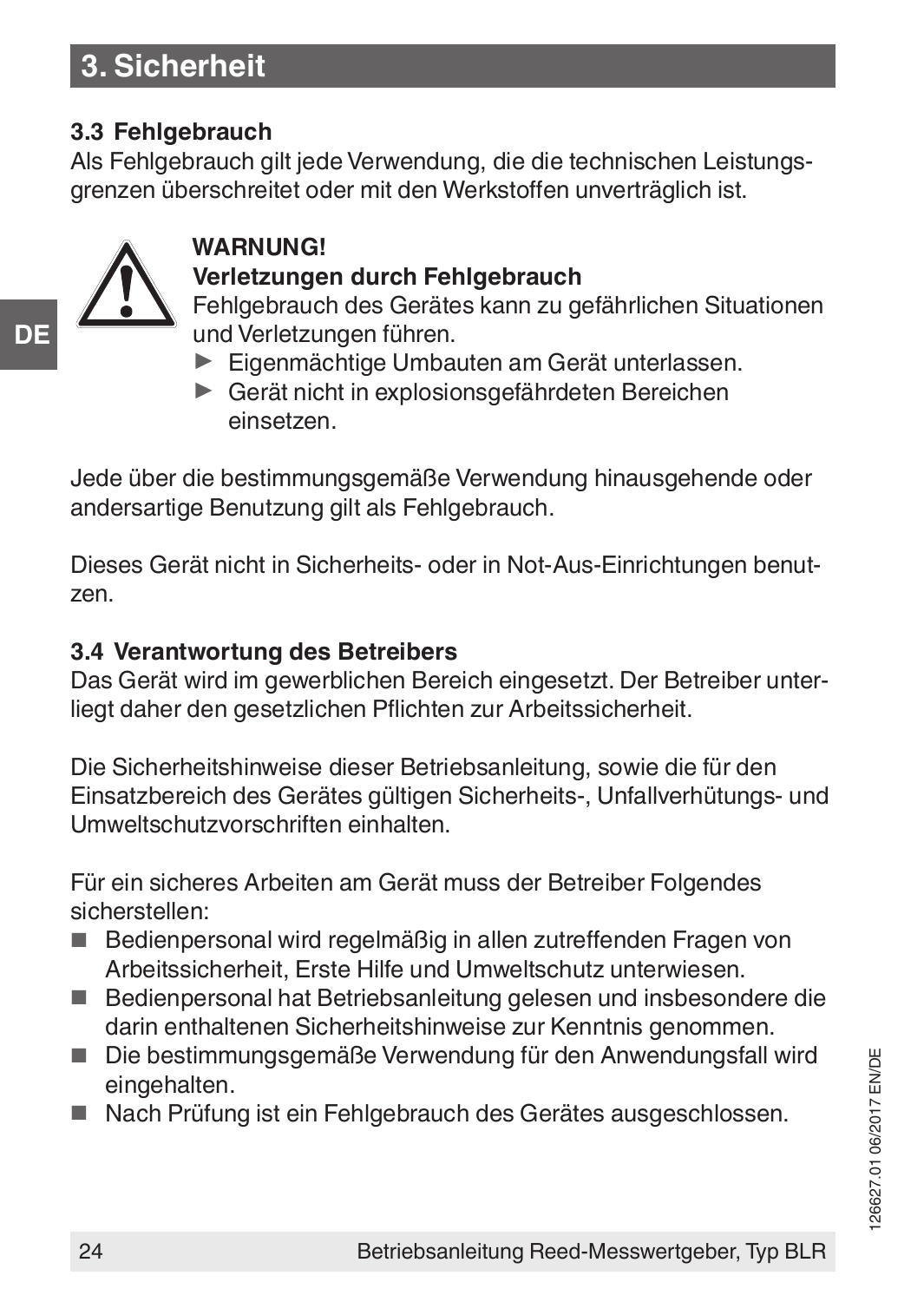## **3.5 Personalqualifikation**



#### **WARNUNG! Verletzungsgefahr bei unzureichender Qualifikation**

Unsachgemäßer Umgang kann zu erheblichen Personenund Sachschäden führen.

▶ Die in dieser Betriebsanleitung beschriebenen Tätigkeiten nur durch Fachpersonal nachfolgend beschriebener Qualifikation durchführen lassen.

### **Fachpersonal**

Das vom Betreiber autorisierte Fachpersonal ist aufgrund seiner fachlichen Ausbildung, seiner Kenntnisse der Mess- und Regelungstechnik und seiner Erfahrungen sowie Kenntnis der landesspezifischen Vorschriften, geltenden Normen und Richtlinien in der Lage, die beschriebenen Arbeiten auszuführen und mögliche Gefahren selbstständig zu erkennen.

#### **3.6 Persönliche Schutzausrüstung**

Die persönliche Schutzausrüstung dient dazu, das Fachpersonal gegen Gefahren zu schützen, die dessen Sicherheit oder Gesundheit bei der Arbeit beeinträchtigen könnten. Beim Ausführen der verschiedenen Arbeiten an und mit dem Gerät muss das Fachpersonal persönliche Schutzausrüstung tragen.

### **Im Arbeitsbereich angebrachte Hinweise zur persönlichen Schutzausrüstung befolgen!**

Die erforderliche persönliche Schutzausrüstung muss vom Betreiber zur Verfügung gestellt werden.

**DE**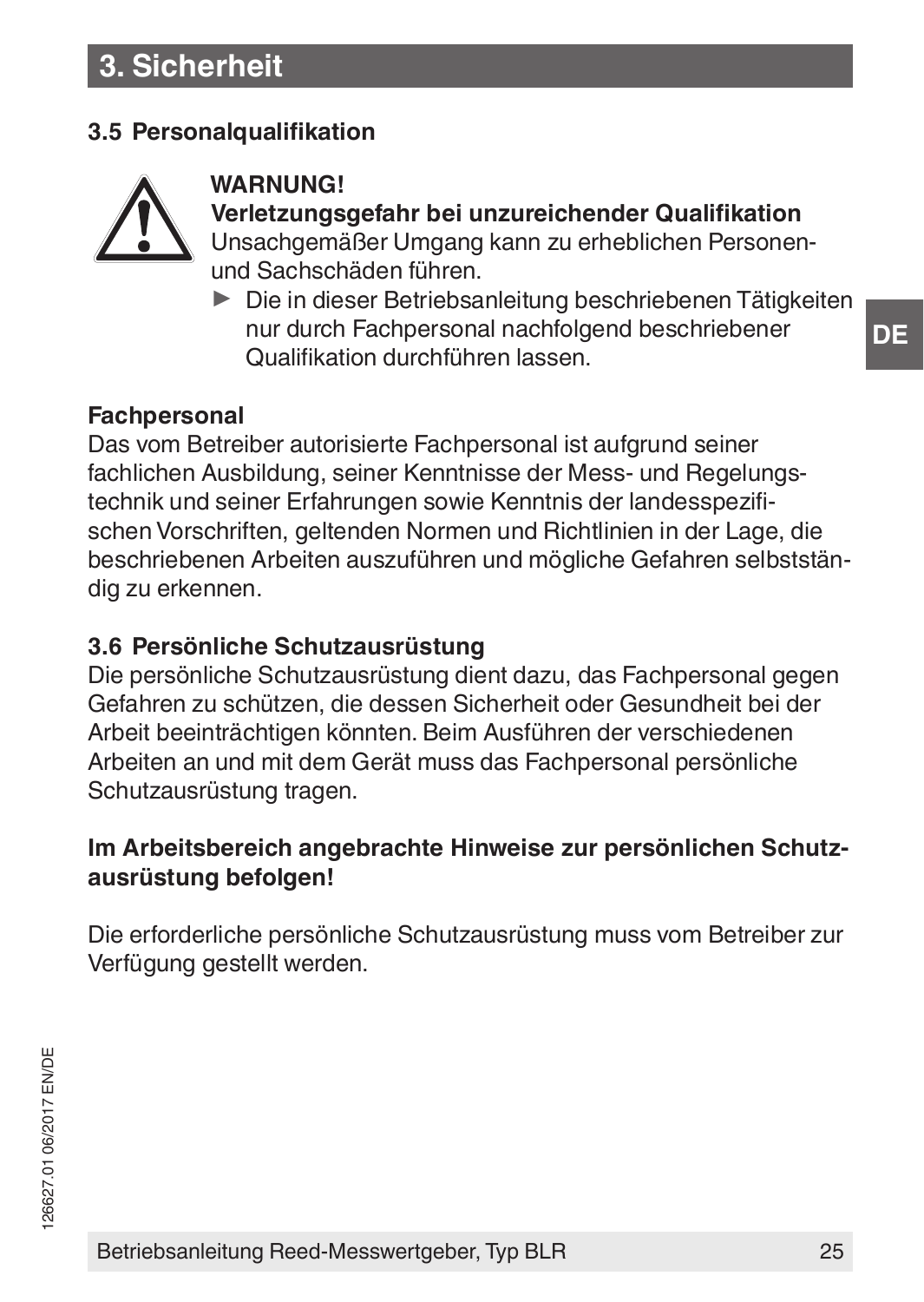## **3.7 Beschilderung, Sicherheitskennzeichnungen**

## **Typenschild**

| DE<br>⊚<br>⑧<br>ラ<br>6 | 2<br>3<br><b>KSR KUEBLER</b><br>manufactured for <b>WIKA</b><br>Niveau-Messtechnik AG<br>69439 Zwingenberg / Germany |  |
|------------------------|----------------------------------------------------------------------------------------------------------------------|--|
|                        | 14                                                                                                                   |  |

- Typ, Bezeichnung
- Gerätecodierung
- Schaltbild mit Farbkurzzeichen nach IEC 757
- Schaltleistung
- Symbol der Schutzklasse nach EN 61140
- Schutzart nach IEC/EN 60529
- Messstellennummer
- Artikelnummer
- Seriennummer



Vor Montage und Inbetriebnahme des Gerätes unbedingt die Betriebsanleitung lesen!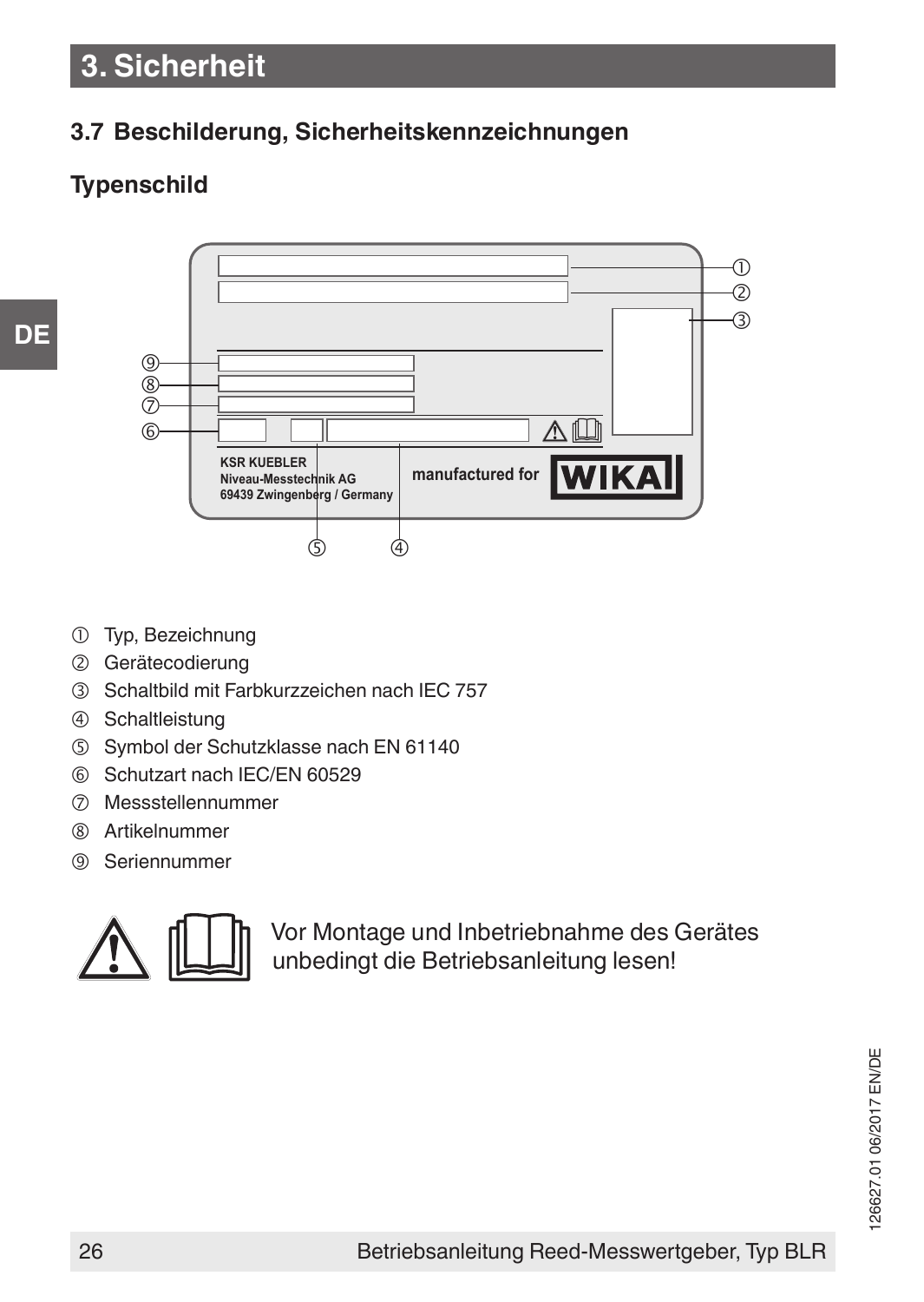# **4. Transport ... / 5. Inbetriebnahme, Betrieb**

# **4. Transport, Verpackung und Lagerung**

## **4.1 Transport**

Reed-Messwertgeber auf eventuell vorhandene Transportschäden untersuchen. Offensichtliche Schäden unverzüglich mitteilen.



## **VORSICHT!**

Bei unsachgemäßem Transport können Sachschäden in erheblicher Höhe entstehen.

- ▶ Symbole auf der Verpackung beachten
- ▶ Packstücke vorsichtig behandeln

## **4.2 Verpackung und Lagerung**

Verpackung erst unmittelbar vor der Inbetriebnahme entfernen. Die Verpackung aufbewahren, denn diese bietet bei einem Transport einen optimalen Schutz (z. B. wechselnder Einbauort, Reparatursendung).

# **5. Inbetriebnahme, Betrieb**

- Alle auf der Versandverpackung angegebenen Hinweise zum Entfernen der Transportsicherungen beachten.
- Den Reed-Messwertgeber vorsichtig aus der Verpackung entnehmen!
- Beim Auspacken alle Teile auf äußerliche Beschädigungen überprüfen.

#### **5.1 Funktionsprüfung**

Vor der Montage kann eine Funktionsprüfung des Reed-Messwertgebers mit einem Widerstandsmessgerät und manueller Schwimmerbewegung erfolgen.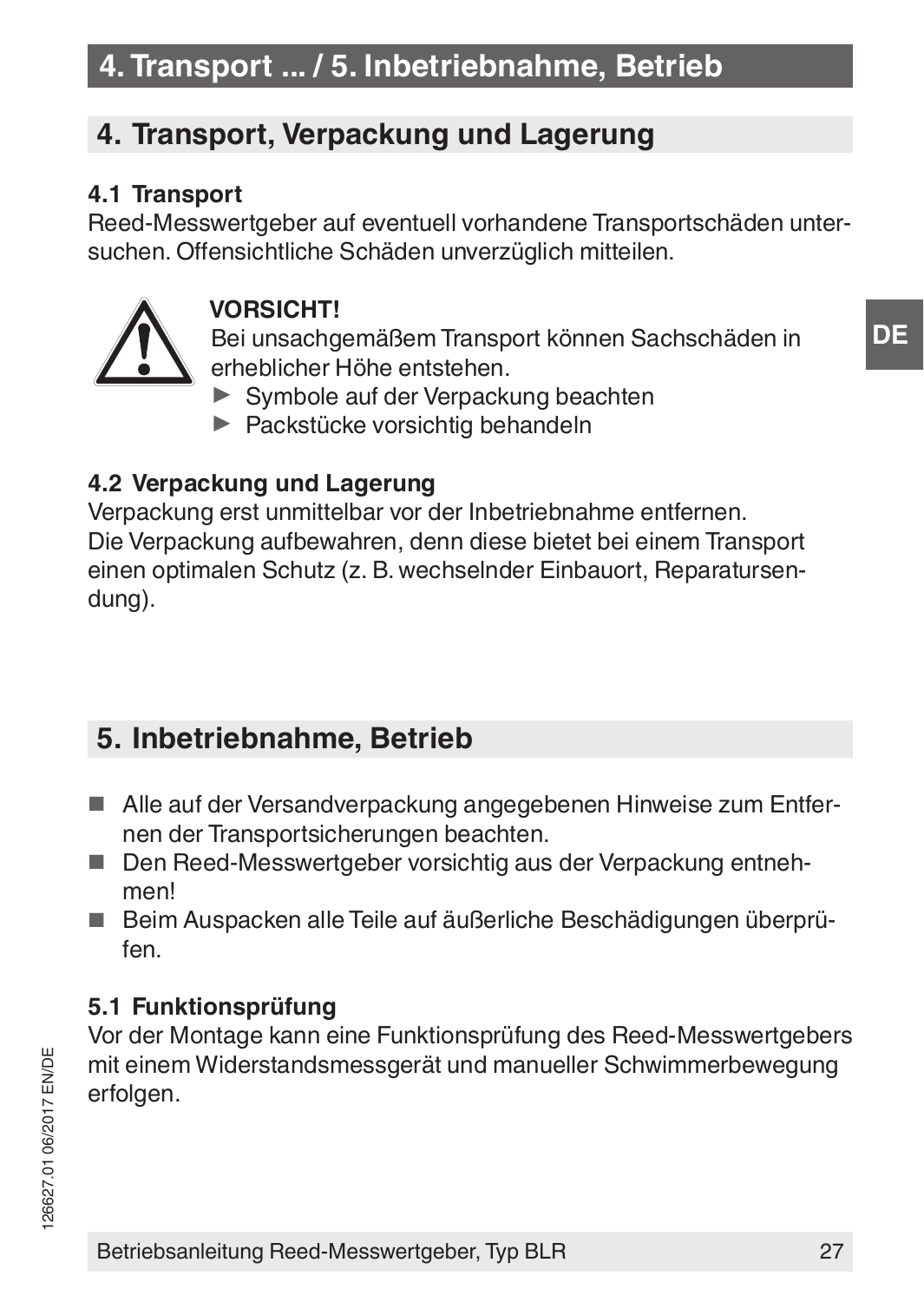# **5. Inbetriebnahme, Betrieb**

Die nachfolgende Tabelle beschreibt die Messungen und die erwarteten Messwerte bei der Bewegung des Schwimmers von unten nach oben.

| Widerstandsmessung<br>der Aderfarben | <b>Messwert</b>                                                                  |
|--------------------------------------|----------------------------------------------------------------------------------|
| $BK - BN (R1)$                       | Widerstandswert steigt proportional mit der Position<br>des Schwimmers an.       |
| $BU - BN (R2)$                       | Widerstandswert sinkt umgekehrt proportional mit<br>der Position des Schwimmers. |
| $BK - BU (Ri)$                       | Wiederstandswert bleibt unabhängig von der<br>Schwimmerposition konstant.        |



**DE**

#### **WARNUNG!**

Sicherstellen, dass die Funktionsprüfung keine unbeabsichtigten Prozesse startet.

#### **5.2 Montage**

Der Reed-Messwertgeber wird im Normalfall seitlich am Bypass oder am Übertankanzeiger vormontiert. Hierbei sowohl die Lage der Messbereichsmarkierung als auch den Abstand zwischen Reed-Messwertgeber und Bypasskammer beachten. Der Abstand sollte möglichst gering sein.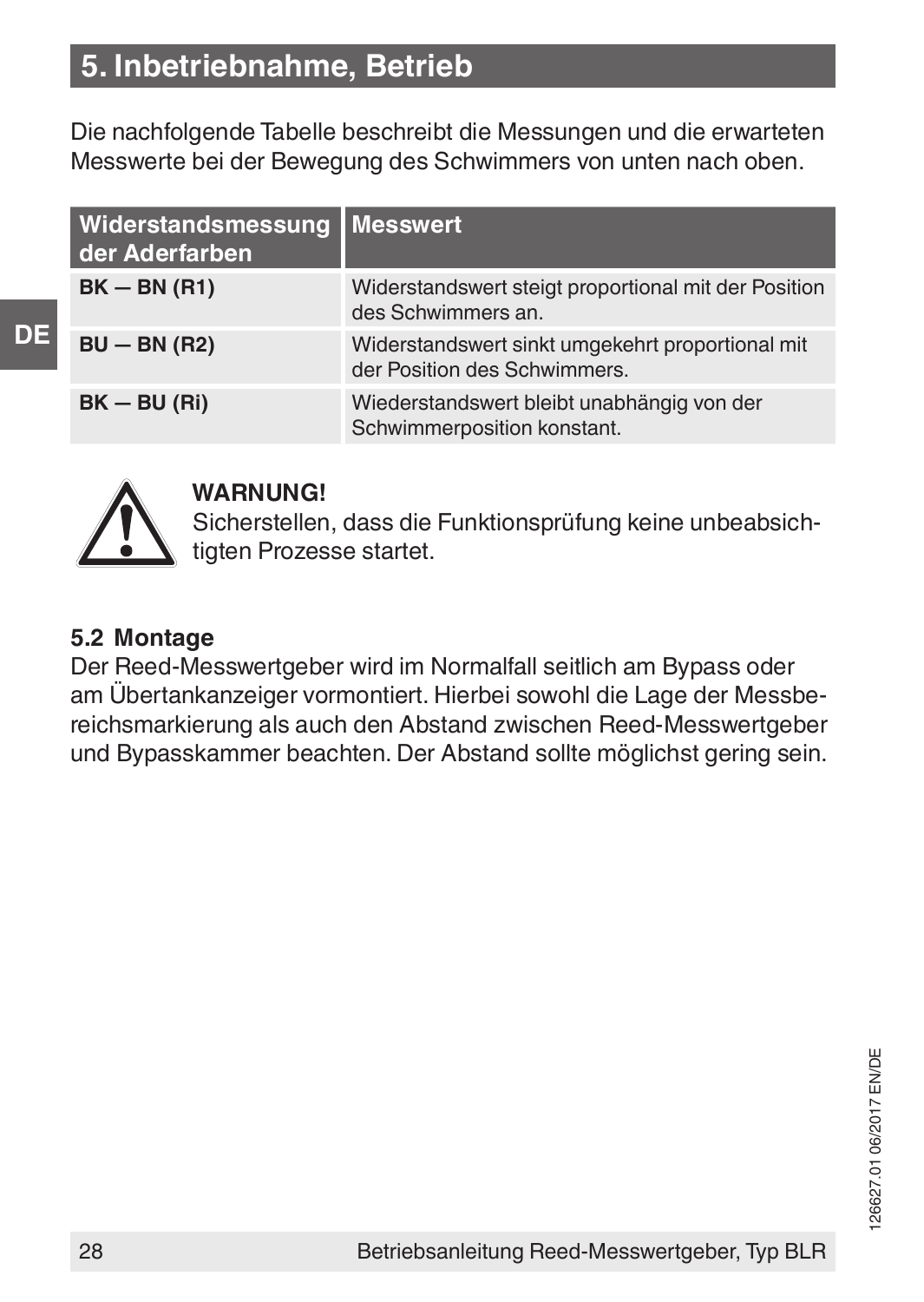# **5. Inbetriebnahme, Betrieb**

## **5.3 Elektrischer Anschluss**

- Der elektrische Anschluss darf nur durch qualifiziertes Fachpersonal erfolgen.
- Reed-Messwertgeber nach Anschlussschema des elektrischen Ausgangs (siehe Typenschild) verdrahten. Die Anschlussklemmen sind entsprechend gekennzeichnet.



Die Kabeldurchführung 2 am Anschlussgehäuse  $\mathbb D$  abdichten.



## **WARNUNG!**

Fehlfunktionen bei gemeinsamer Verlegung mit Netzanschlussleitungen oder bei großen Leitungslängen durch Spannungsspitzen.

Dies kann zu einer Fehlfunktion der Anlage und dadurch zu Personen- oder Sachschäden führen.

- ▶ Abgeschirmte Anschlussleitungen verwenden
- ▶ Anschlussleitungen einseitig erden

Zur Inbetriebnahme von Zubehör unbedingt die jeweilige Montage- und Betriebsanleitung beachten.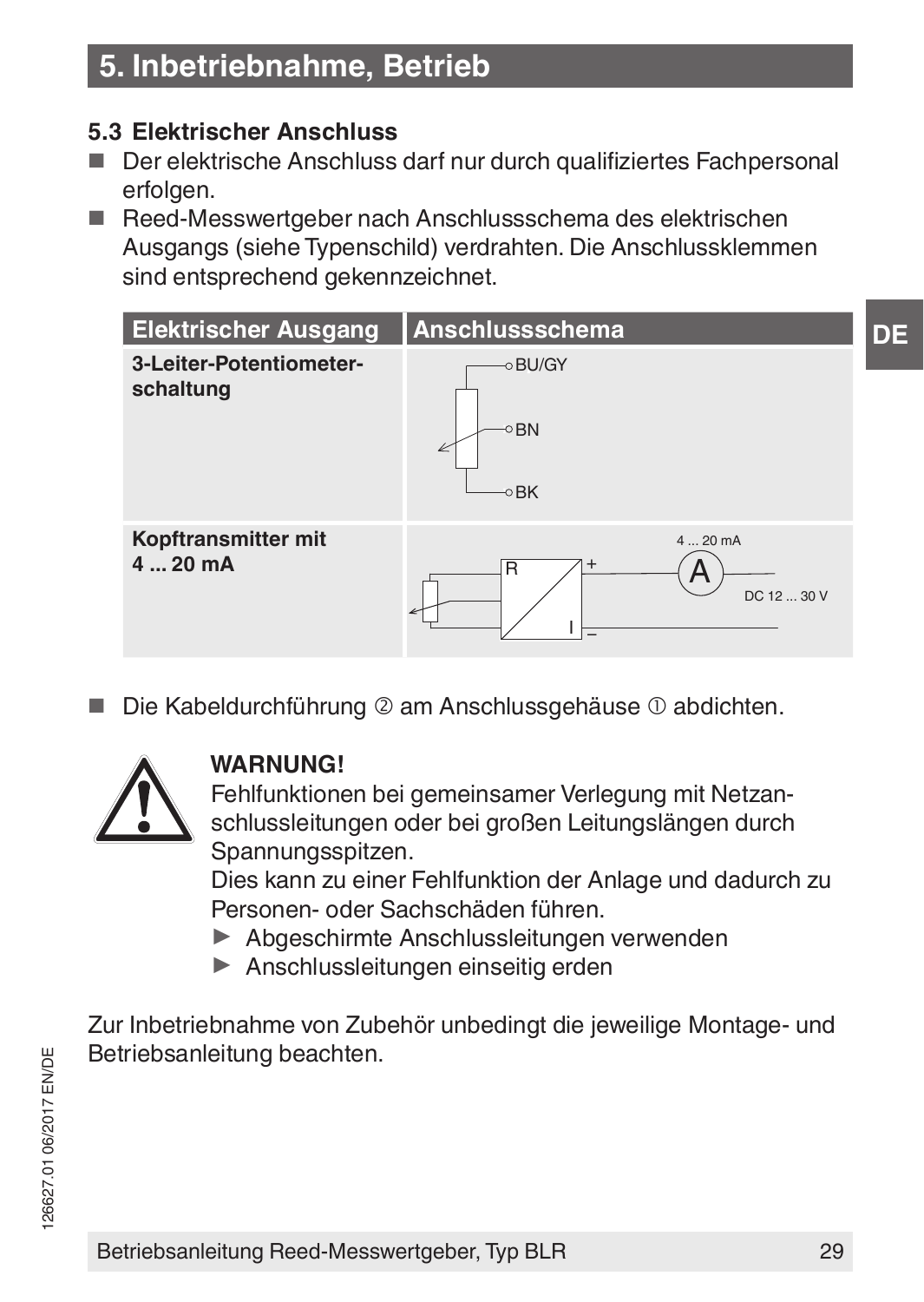# **6. Störungen**



In der folgenden Tabelle sind die häufigsten Fehlerursachen und erforderliche Gegenmaßnahmen aufgeführt.

| <b>Störungen</b>                                            | <b>Ursachen</b>                         | <b>Maßnahmen</b>                                                                                     |
|-------------------------------------------------------------|-----------------------------------------|------------------------------------------------------------------------------------------------------|
| Keine, nicht-lineare<br>oder undefinierte<br><b>Signale</b> | <b>Elektrischer Anschluss</b><br>falsch | Siehe Kapitel 5.3<br>"Elektrischer Anschluss".<br>Belegung mit Hilfe des<br>Anschlussschemas prüfen. |
|                                                             | Messkette defekt                        | Rücksendung an den                                                                                   |
|                                                             | Kopftransmitter defekt                  | Hersteller                                                                                           |
|                                                             | Kopftransmitter falsch<br>justiert      |                                                                                                      |



## **VORSICHT!**

## **Körperverletzungen, Sach- und Umweltschäden**

Können Störungen mit Hilfe der aufgeführten Maßnahmen nicht beseitigt werden, Gerät unverzüglich außer Betrieb setzen.

- $\triangleright$  Sicherstellen, dass kein Druck mehr anliegt und gegen versehentliche Inbetriebnahme schützen.
- ▶ Kontakt mit dem Hersteller aufnehmen.
- ▶ Bei notwendiger Rücksendung die Hinweise unter Kapitel 8.2 "Rücksendung" beachten.

# **7. Wartung und Reinigung**

### **7.1 Wartung**

Die Reed-Messwertgeber arbeiten bei bestimmungsgemäßem Gebrauch wartungsfrei. Sie sind jedoch im Rahmen der regelmäßigen Wartung einer Sichtkontrolle zu unterziehen und in die Druckprüfung des Behälters mit einzubeziehen.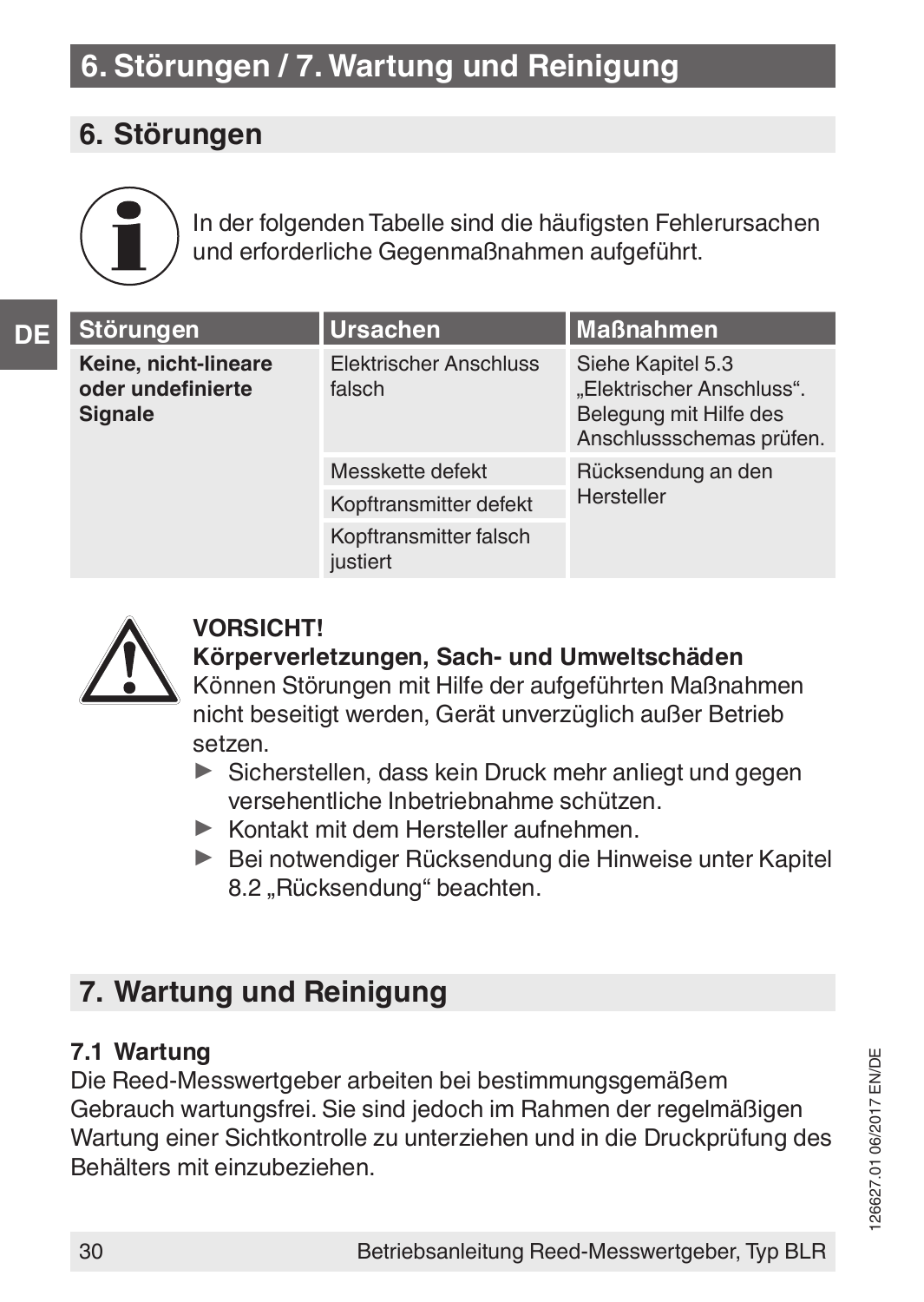# **7. Wartung und Reinigung**



## **GEFAHR!**

Beim Arbeiten an Behältern besteht Vergiftungs- oder Erstickungsgefahr. Arbeiten dürfen nur unter Anwendung geeigneter Personenschutzmaßnahmen (z. B. Atemschutzgerät, Schutzkleidung o. Ä.). durchgeführt werden.

Reparaturen sind ausschließlich vom Hersteller durchzuführen.



Die Funktion der Reed-Messwertgeber kann nur bei Verwendung von Originalzubehör und Ersatzteilen gewährleistet werden.

# **7.2 Reinigung**



## **Körperverletzungen, Sach- und Umweltschäden**

Eine unsachgemäße Reinigung führt zu Körperverletzungen, Sach- und Umweltschäden. Messstoffreste im ausgebauten Gerät können zur Gefährdung von Personen, Umwelt und Einrichtung führen.

- ▶ Ausgebautes Gerät spülen bzw. säubern.
- ▶ Ausreichende Vorsichtsmaßnahmen sind zu ergreifen.
- 1. Vor der Reinigung das Gerät ordnungsgemäß vom Prozess und der Stromversorgung trennen.
- 2. Das Gerät vorsichtig mit einem feuchten Tuch reinigen.
- 3. Elektrische Anschlüsse nicht mit Feuchtigkeit in Berührung bringen!



# **VORSICHT!**

**Sachbeschädigung**

Eine unsachgemäße Reinigung führt zur Beschädigung des **Gerätes!** 

- ▶ Keine aggressiven Reinigungmittel verwenden.
- ▶ Keine harten und spitzen Gegenstände zur Reinigung verwenden.

**DE**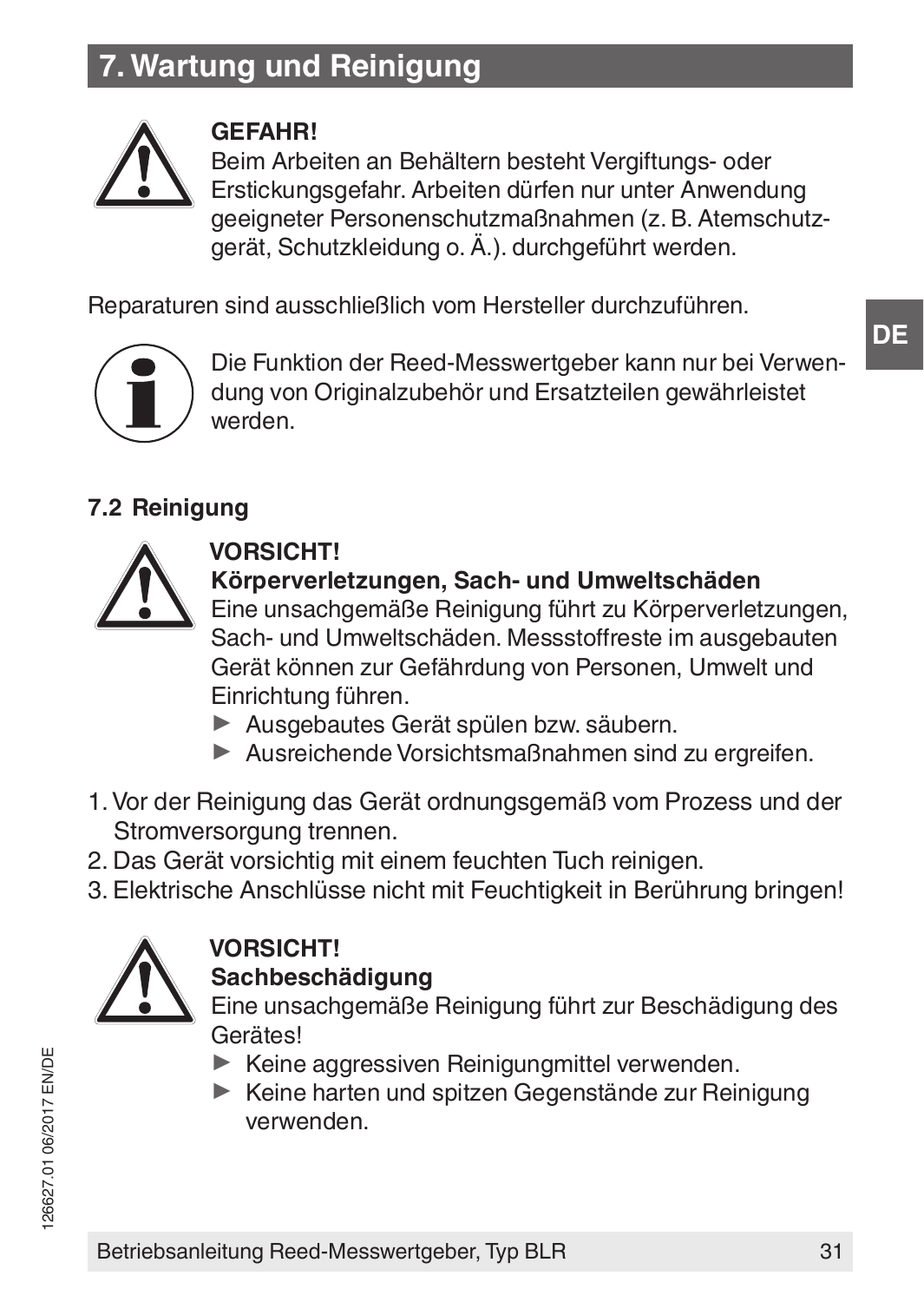# **8. Demontage, Rücksendung und Entsorgung**



**WARNUNG! Körperverletzungen, Sach- und Umweltschäden durch Messstoffreste**

Messstoffreste im ausgebauten Gerät können zur Gefährdung von Personen, Umwelt und Einrichtung führen.

▶ Ausgebautes Gerät spülen bzw. säubern, um Personen und Umwelt vor Gefährdung durch anhaftende Messstoffreste zu schützen.

## **8.1 Demontage**

Messgerät nur im drucklosen und spannungsfreiem Zustand demontieren!

## **8.2 Rücksendung**

Ausgebauten Reed-Messwertgeber vor der Rücksendung spülen bzw. säubern, um Mitarbeiter und Umwelt vor Gefährdung durch anhaftende Messstoffreste zu schützen.



Hinweise zur Rücksendung befinden sich in der Rubrik "Service" auf unserer lokalen Internetseite.

### **8.3 Entsorgung**

Durch falsche Entsorgung können Gefahren für die Umwelt entstehen. Gerätekomponenten und Verpackungsmaterialien entsprechend den landesspezifischen Abfallbehandlungs- und Entsorgungsvorschriften umweltgerecht entsorgen.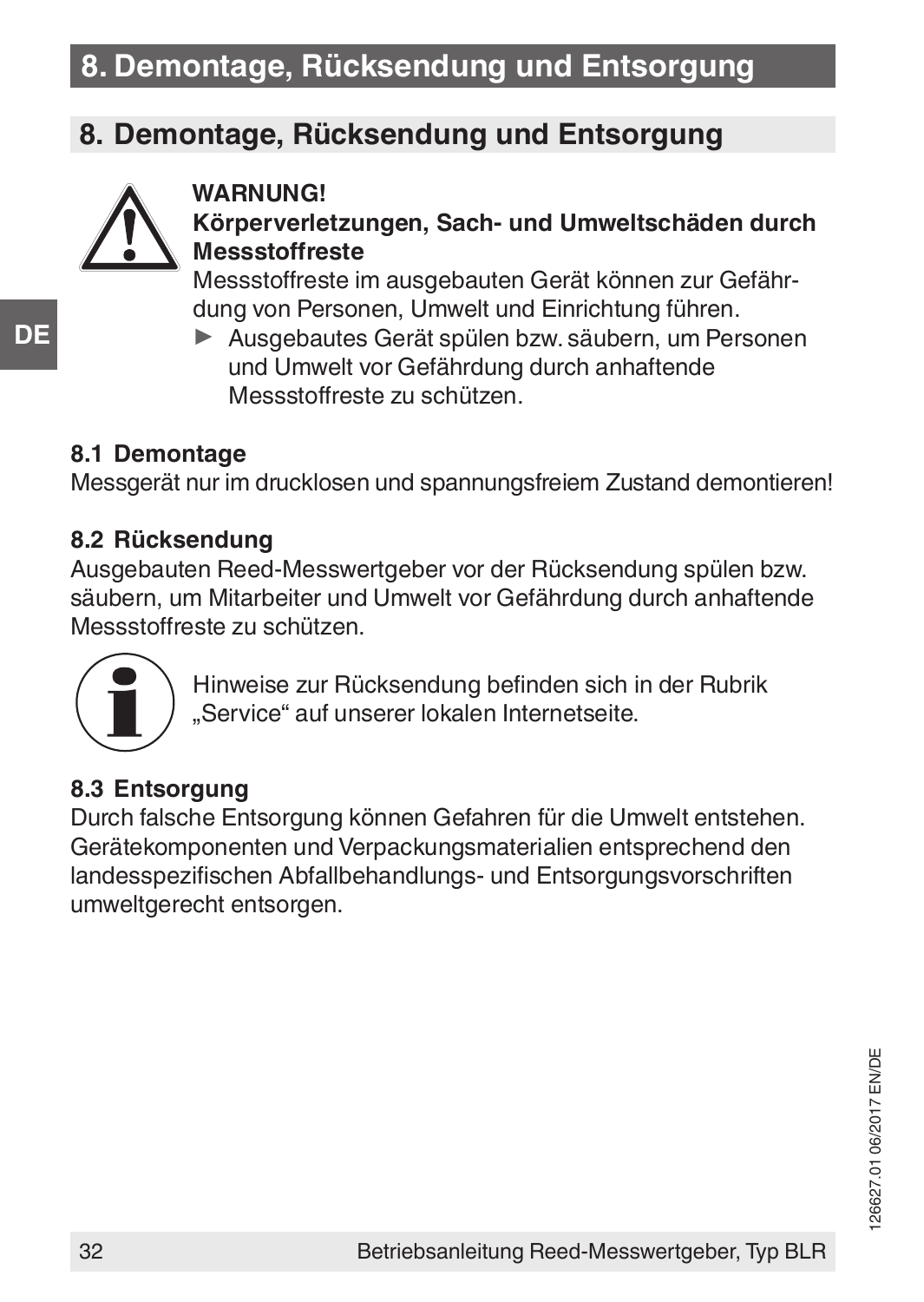# **9. Technische Daten**

# **9. Technische Daten**

## **Einsatzgrenzen**

Betriebstemperatur: T = -100 ... +350 °C

| <b>Technische Daten</b>              | Typen BLR-xA,<br>  BLR-xE, BLR-xF | <b>Typ BLR-xB</b>                                      |    |
|--------------------------------------|-----------------------------------|--------------------------------------------------------|----|
| Zulässige Hilfsenergie               | < AC 50 V, < DC 75 V              | siehe Datenblatt des ver-<br>wendeten Kopftransmitters | DE |
| Auflösung                            |                                   | 2,7 mm, 5,5 mm, 7,5 mm, 9 mm (je nach Ausführung)      |    |
| <b>EU-Konformitäts-</b><br>erklärung | nicht erforderlich                | siehe www.wika.de                                      |    |

Weitere technische Daten siehe Datenblatt LM 10.04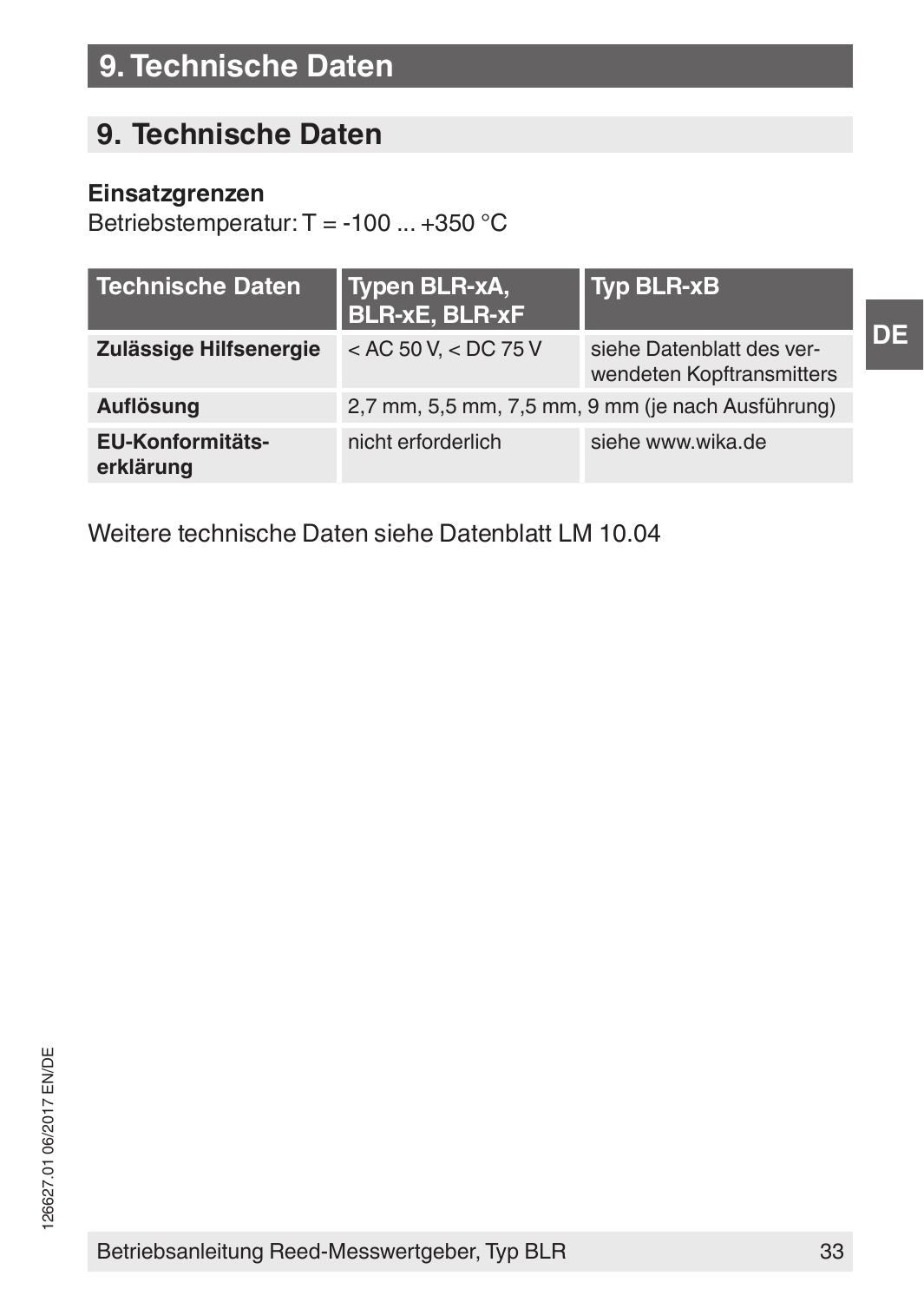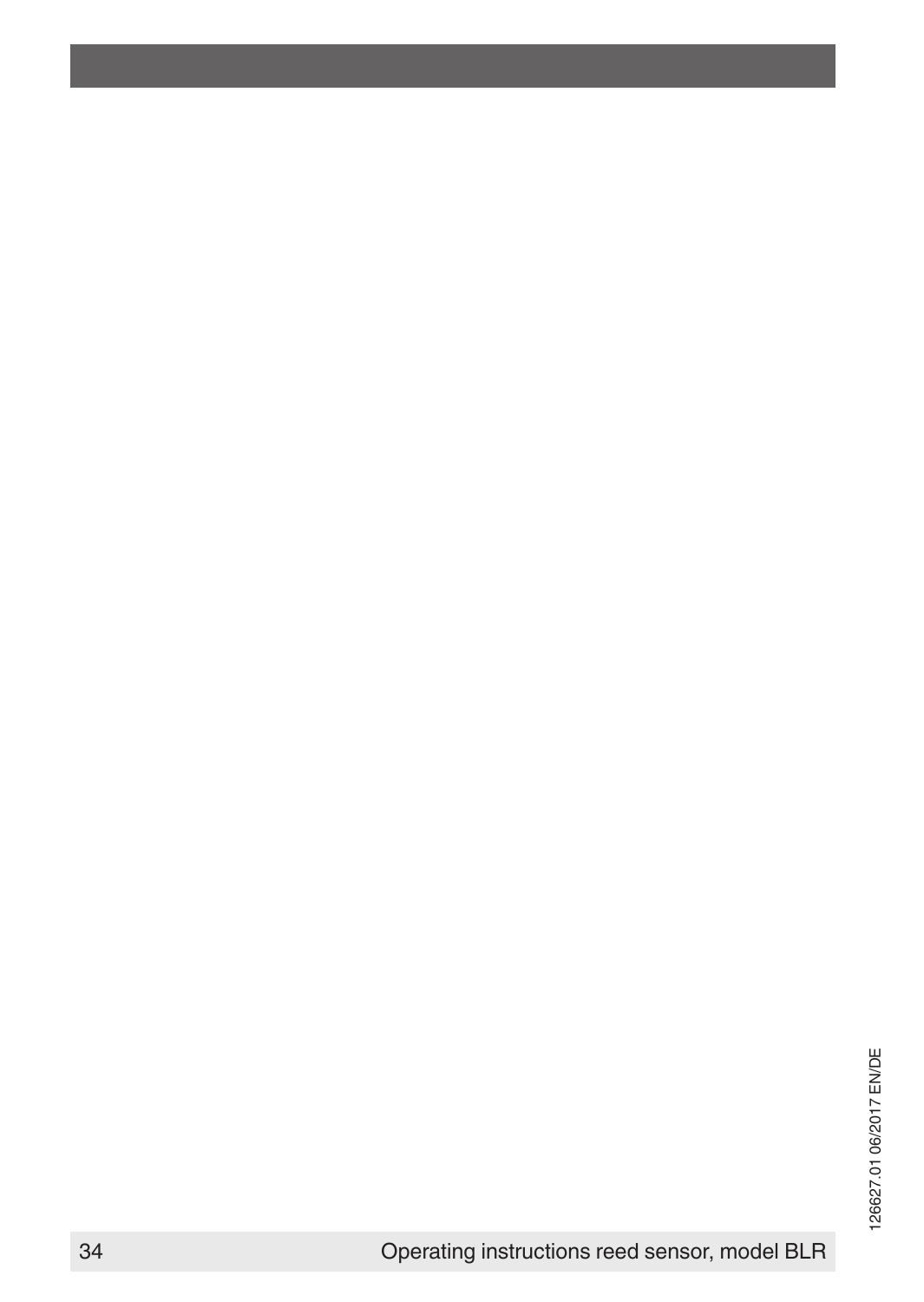Operating instructions reed sensor, model BLR